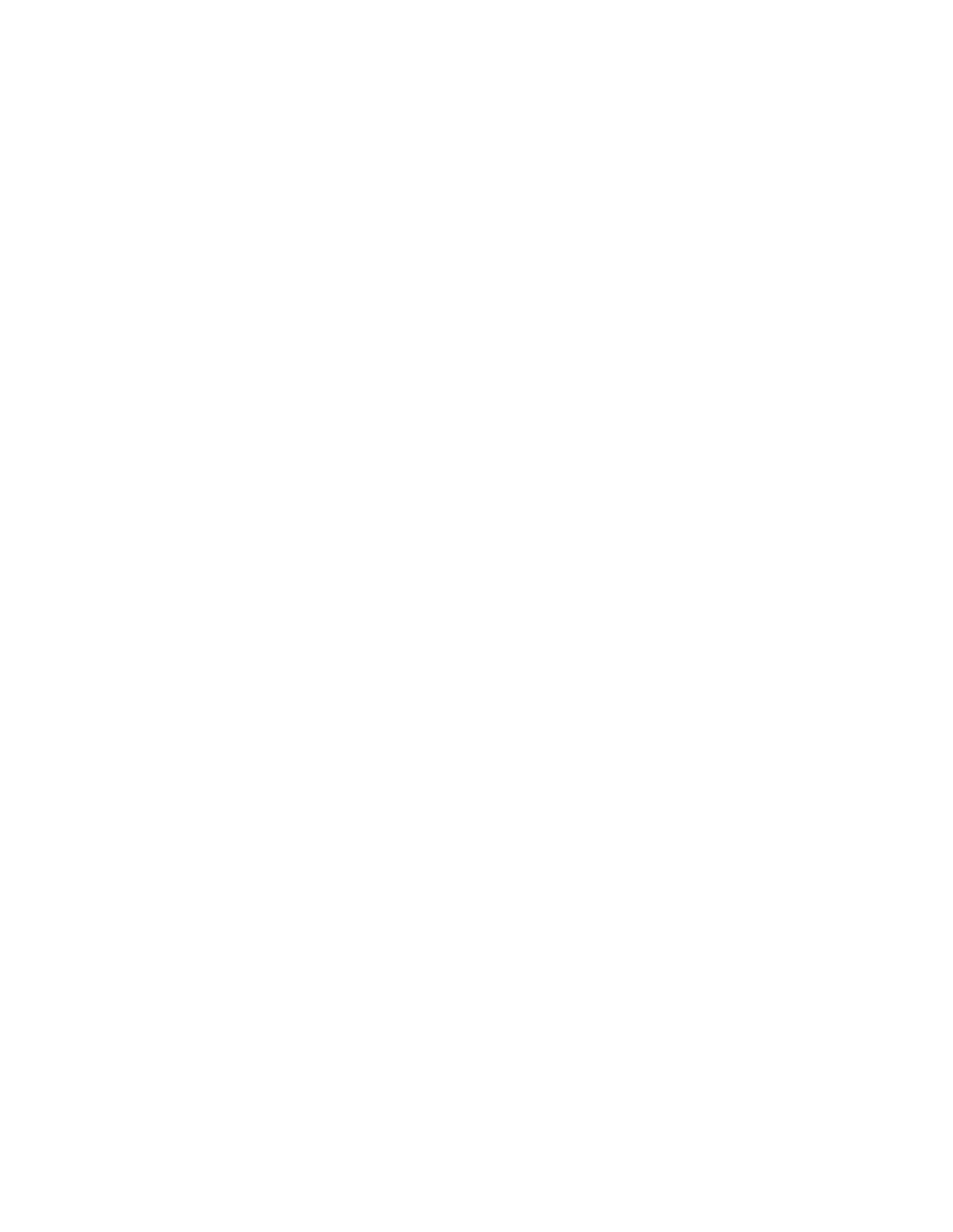# **TABLE OF CONTENTS**

| <b>ARTICLE 1</b>  |                                                 |
|-------------------|-------------------------------------------------|
| <b>ARTICLE 2</b>  |                                                 |
| <b>ARTICLE 3</b>  |                                                 |
| <b>ARTICLE 4</b>  |                                                 |
| <b>ARTICLE 5</b>  |                                                 |
| <b>ARTICLE 6</b>  | TERMINATION AND SUSPENSION OF THE AGREEMENT  10 |
| <b>ARTICLE 7</b>  |                                                 |
| <b>ARTICLE 8</b>  | ALTERNATIVE DISPUTE RESOLUTION (ADR)  12        |
| <b>ARTICLE 9</b>  |                                                 |
| <b>ARTICLE 11</b> |                                                 |
| <b>ARTICLE 12</b> |                                                 |
| <b>ARTICLE 13</b> |                                                 |
| <b>ARTICLE 14</b> |                                                 |
| <b>ARTICLE 15</b> |                                                 |
| <b>ARTICLE 16</b> |                                                 |
| <b>ARTICLE 17</b> |                                                 |
|                   |                                                 |

**APPENDIX A COMPENSATION RATES & SCHEDULES**

**APPENDIX B CONSULTANTS**

**APPENDIX C STANDARD CERTIFICATIONS**

**APPENDIX D STANDARD DISCLOSURES**

**PROJECT SCOPE STATEMENT**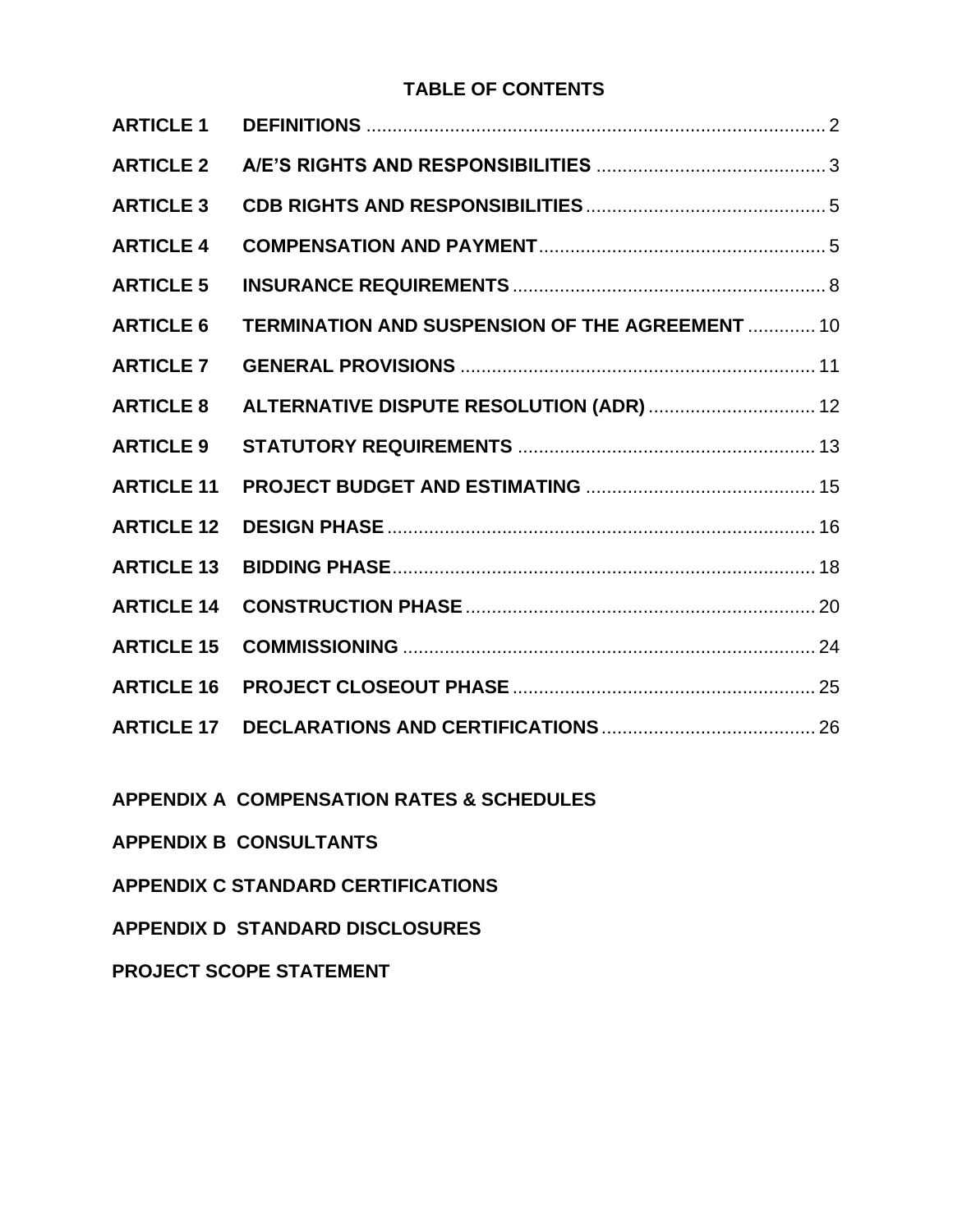# **STANDARD CONDITIONS**

The Parties to this contract are the State of Illinois acting through the undersigned Agency (collectively the State) and the Vendor. This contract, consisting of the signature page and numbered sections listed below and any attachments referenced in this contract, constitute the entire contract between the Parties concerning the subject matter of the contract, and in signing the contract, the Contractor affirms that the Certifications and Financial Disclosures and Conflicts of Interest attached hereto are true and accurate as of the date of the Contractor's execution of the contract. This contract supersedes all prior proposals, contracts and understandings between the Parties concerning the subject matter of the contract. This contract can be signed in multiple counterparts and signature may be electronic or digital upon agreement of the Parties.

Contract uses Illinois Procurement Gateway Certifications and Disclosures?

Yes (IPG Certifications and Disclosures including FORMS B)

No (Forms A)

In consideration of the mutual covenants and agreements contained in this contract, and for other good and valuable consideration, the receipt and sufficiency of which are hereby acknowledged, the Parties agree to the terms and conditions set forth herein and have caused this contract to be executed by their duly authorized representatives on the dates shown on the following CONTRACT SIGNATURES page.

## <span id="page-3-0"></span>**ARTICLE 1 DEFINITIONS**

- 1.1 **Addendum.** A supplement to the bidding documents, issued prior to the bid opening, for the purpose of clarifying, correcting or otherwise changing the bidding documents previously issued.
- 1.2 **Agreement.** The agreement is composed of these documents:
	- A. Professional Services Agreement and Appendices
	- B. Standard Documents for Construction
	- C. Supplement to SDC and SDC-CM dated November 2020
	- D. Design and Construction Manual
	- E. Supplement to DCM dated November 2020
	- F. Program Statement and/or Scope of Work Attachment
	- G. Any Approved Modifications to the Agreement
- 1.3 **Architect.** Architect means a person who is licensed as an architect by the Department of Financial and Professional Regulation, State of Illinois.
- 1.4 **Architect Engineer (A/E).** The Architect/Engineer (A/E) is the firm, and its consultants, that prepare the bidding documents and have certain construction phase duties under contract to CDB. For certain projects, CDB may use staff to prepare the bidding documents and will act as the A/E.
- 1.5 **Assigned Contractor.** An assigned contractor is a contractor who has been assigned to the coordinating contractor for the limited purposes of scheduling and coordination of the work. This assignment is limited and CDB retains certain rights of the contract.
- 1.6 **Change Order.** A change order is a written change in a contract term, other than as specifically provided for in the contract, which authorizes an addition, deletion or revision in the work or necessitates any increase or decrease in the cost of the contract or the time to completion.
- 1.7 **Modification.** A modification is a written change order to a professional services agreement.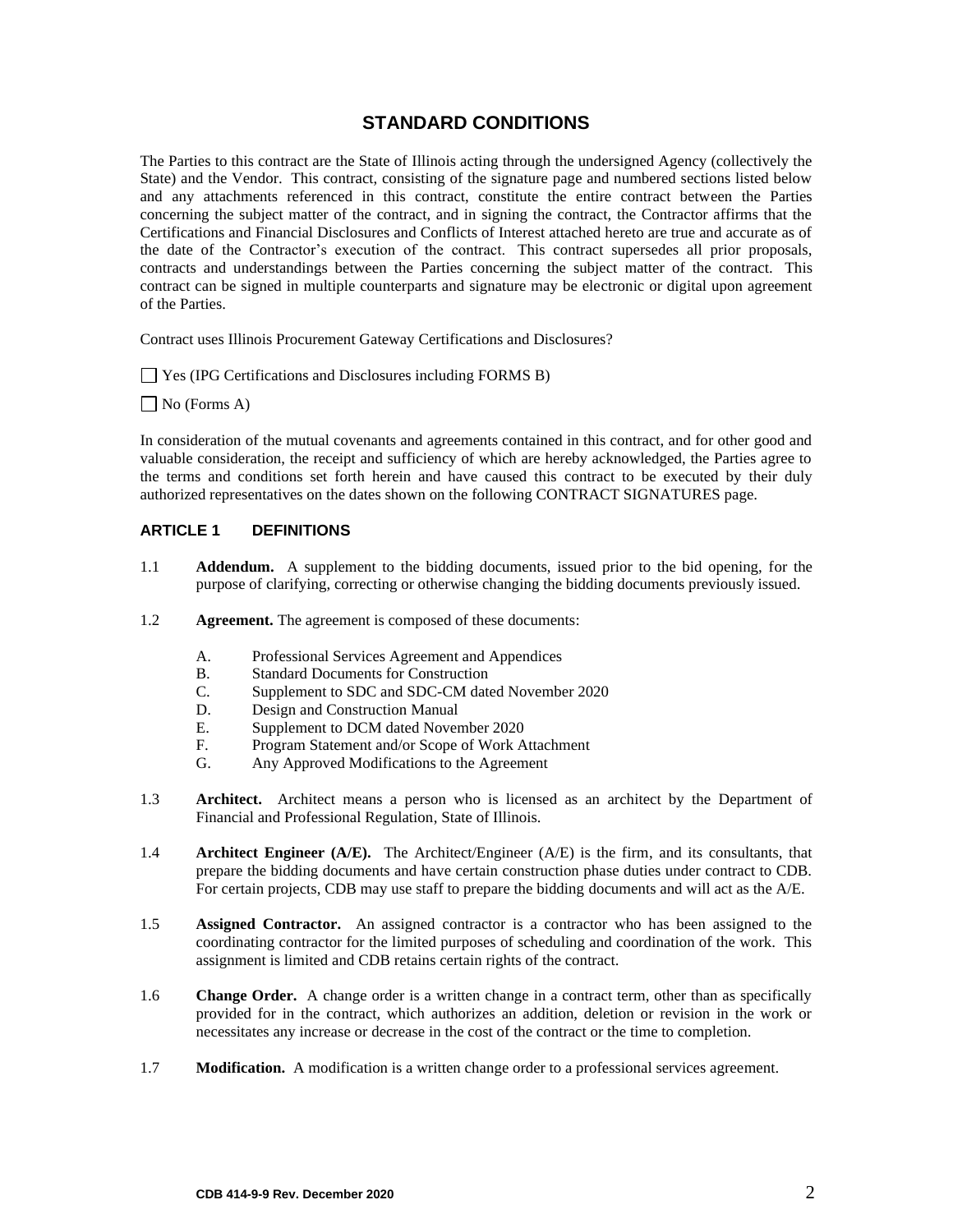- 1.8 **Contractor.** The contractor is any individual, firm, partnership, corporation, joint venture or other entity who has entered into a prime construction contract with CDB.
- 1.9 **Coordinating Contractor.** The designated contractor for the project to whom CDB may assign limited administration of the other contracts.
- 1.10 **Direct Wage Expense (DWE).** Actual hourly wages paid employees, exclusive of statutory and fringe benefits, personal and/or performance/profit bonuses.
- 1.11 **Engineer.** Engineer means a person who is licensed as a professional engineer or a structural engineer by the Department of Financial and Professional Regulation, State of Illinois.
- 1.12 **Subcontractor and Suppliers.** A subcontractor is any individual, firm, partnership, corporation, joint venture, or other entity, other than the contractor, who furnishes any goods or services of any kind under a subcontract entered into with a construction contract with CDB's prime contractors. This legal definition shall govern in general, but various contract Articles herein shall distinguish between a subcontractor and a supplier. In those cases, a subcontractor is a business entity that has responsibility for a portion of the work that includes onsite installation labor. Suppliers are business entities that furnish only goods produced off site which will be incorporated into the work by others. The clause on change orders and others makes such a distinction.
- 1.13 **Consultant.** A consultant is any individual, firm, partnership, corporation or other entity that enters into an agreement with the A/E firm contracting with CDB for purposes of fulfilling, or assisting the A/E in fulfilling the services required by this agreement between the A/E and CDB.
- 1.14 **User or Using Agency.** State agency or governmental entity benefiting from the project improvement that will occupy and/or operate the facility, equipment, etc.
- 1.15 **Moveable Equipment.** Equipment that is not fixed to the building structure and/or is not permanently wired or plumbed in. Moveable equipment is not designed by the A/E nor installed by the Contractor(s). A budget amount for moveable equipment may be included in the total project funding, but that amount will not be included in the Construction Budget and shall not be used in the calculation of the Basic Services Fee.
- 1.16 **Work.** The work comprises the complete construction required by the contract documents and includes all labor necessary to produce such construction, and all materials and equipment incorporated or to be incorporated in such construction.
- 1.17 **Substantial Completion.** A condition which occurs when CDB accepts the certification of the A/E that construction is sufficiently complete in accord with the contract documents such that the project, or a designated portion thereof, may be occupied or utilized by the Using Agency for its intended purpose.
- 1.18 **Final Acceptance**. A condition which occurs when CDB accepts the certification of the A/E that the contractor has complied with all requirements of its contract, and that the contractor is authorized to receive final payment in full, including all retainage.

# <span id="page-4-0"></span>**ARTICLE 2 A/E'S RIGHTS AND RESPONSIBILITIES**

- 2.1 **A/E's Principal in Charge.** The A/E shall designate a principal in charge for the agreement. CDB shall address all questions and concerns about this agreement and the A/E's performance of its duties of the agreement to the A/E's principal in charge.
- 2.2 **Federal and State Laws.** All applicable Federal and State laws and the rules and regulations of all authorities having jurisdiction over the design of the project shall apply to the agreement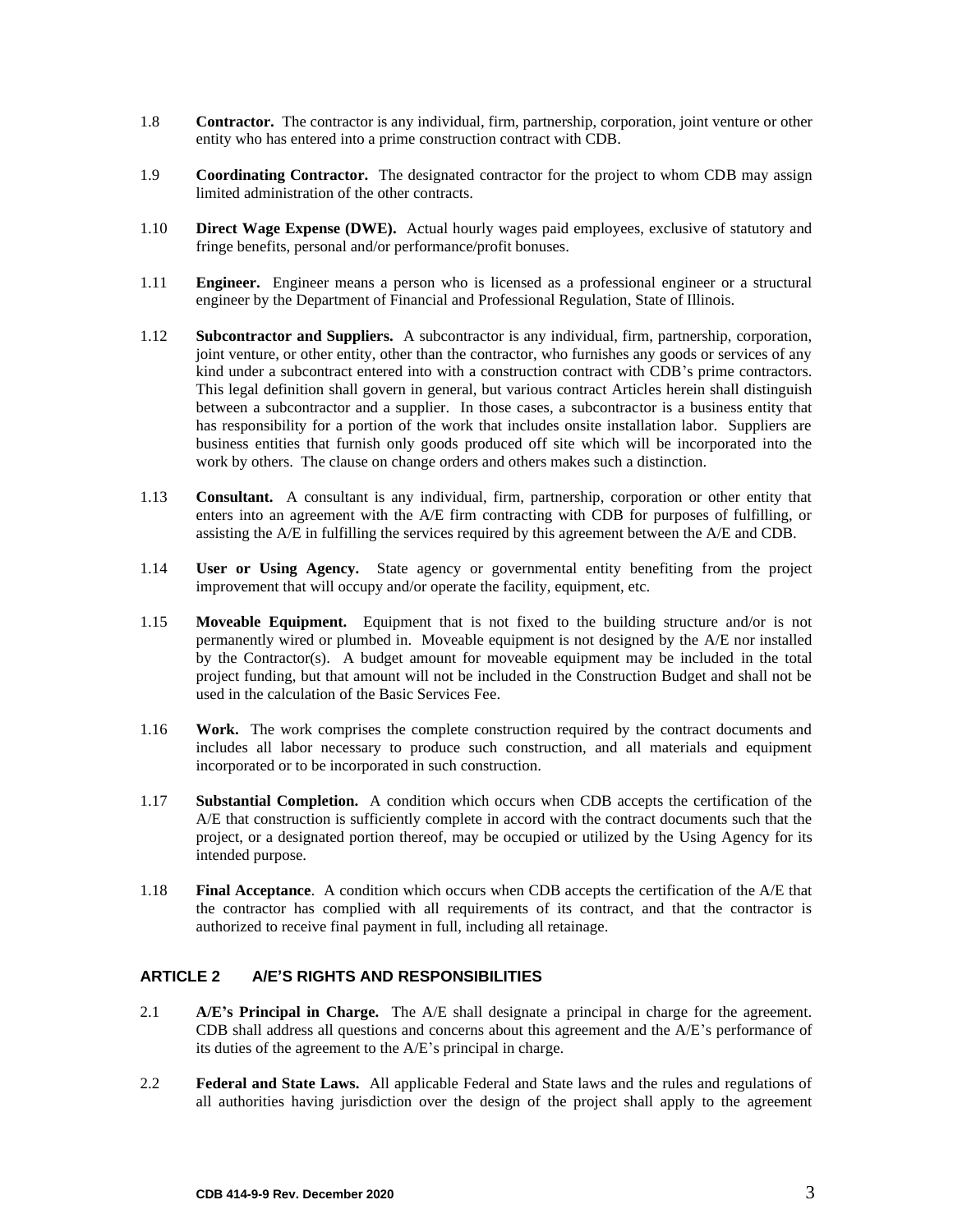throughout, and they will be deemed to be included in the contract the same as though written therein in full.

- 2.3 **Project Codes, Standards and Regulations.** The A/E shall prepare the bidding documents in accordance with the CDB Design and Construction Manual.
- 2.4 **Building Codes.** The A/E shall design the project in substantial compliance with the building code requirements in the CDB Design and Construction Manual. The design shall be prepared in accordance with all applicable codes and standards in effect at the time bidding documents are issued. All requests for deviation shall be documented by the A/E in writing and subject to approval by CDB.
- 2.5 **Legal Responsibility.** Not withstanding any other provision herein, the A/E shall perform all of its services in conformity with the standards of reasonable care and skill of the profession. The A/E shall be responsible for the performance of persons retained by the A/E and states that its consultants, subcontractors, agents, employees and officers shall possess the experience, knowledge and character to properly perform their duties.
- 2.6 **Standard of Project Quality.** The A/E shall exercise professional expertise and judgment in establishing a standard of quality appropriate for each project and its budget. The standard shall be communicated to CDB and the Using Agency early in the design process for review.
- 2.7 **A/E's Consultants.** The A/E shall employ, and be contractually responsible for, all consultants necessary for the performance of the services herein described and be required to complete the project scope. Professional consultants shall be pre-qualified in their respective professions with CDB. The A/E shall complete and submit Appendix B to the agreement listing all consultants to be used on the project. A/E shall include in Appendix B, all consultants as listed on CDB Form 255. Exceptions to this requirement may be requested by the A/E in writing and addressed to the CDB Administrator of Contract Administration for consideration.
- 2.8 **Construction Supervision.** The A/E shall not be responsible for construction means, methods, techniques, sequences, procedures, supervision or for safety precautions and programs in conjunction with the project or work thereon.
- 2.9 **Contractor Performance Evaluation.** The A/E will, at the completion of construction and as requested by the CDB Project Manager (PM), prepare an evaluation of each contractor's performance.
- 2.10 **Defaulting Contractor.** The A/E, in the event of default by any contractor, agrees to work in concert with CDB and the surety for the defaulted contractor to ensure completion of the contract. The A/E may be entitled to additional compensation for services provided in assisting CDB in completion of the defaulted contract.
- 2.11 **Redesign.** Should the lowest responsible competitive bid obtained on any contract be in excess of the final detailed statement of probable construction costs, to the extent that CDB elects not to award the project, CDB may request the A/E, in consultation with CDB, redesign and re-bid the project within the statement of probable construction costs at no additional compensation including miscellaneous expenses such as bid document printing and postage. However, should CDB elect not to redesign, the A/E shall not lose its right to compensation in accordance with Article 6.
- 2.12 **Addenda and Change Orders**. Upon notice or discovery, and as directed by the CDB PM**,** the A/E shall perform the required professional services to issue an addenda to the bidding documents, or change orders to the contract documents, to correct or clarify errors, omissions, or ambiguities**.**  This service shall be performed without additional compensation.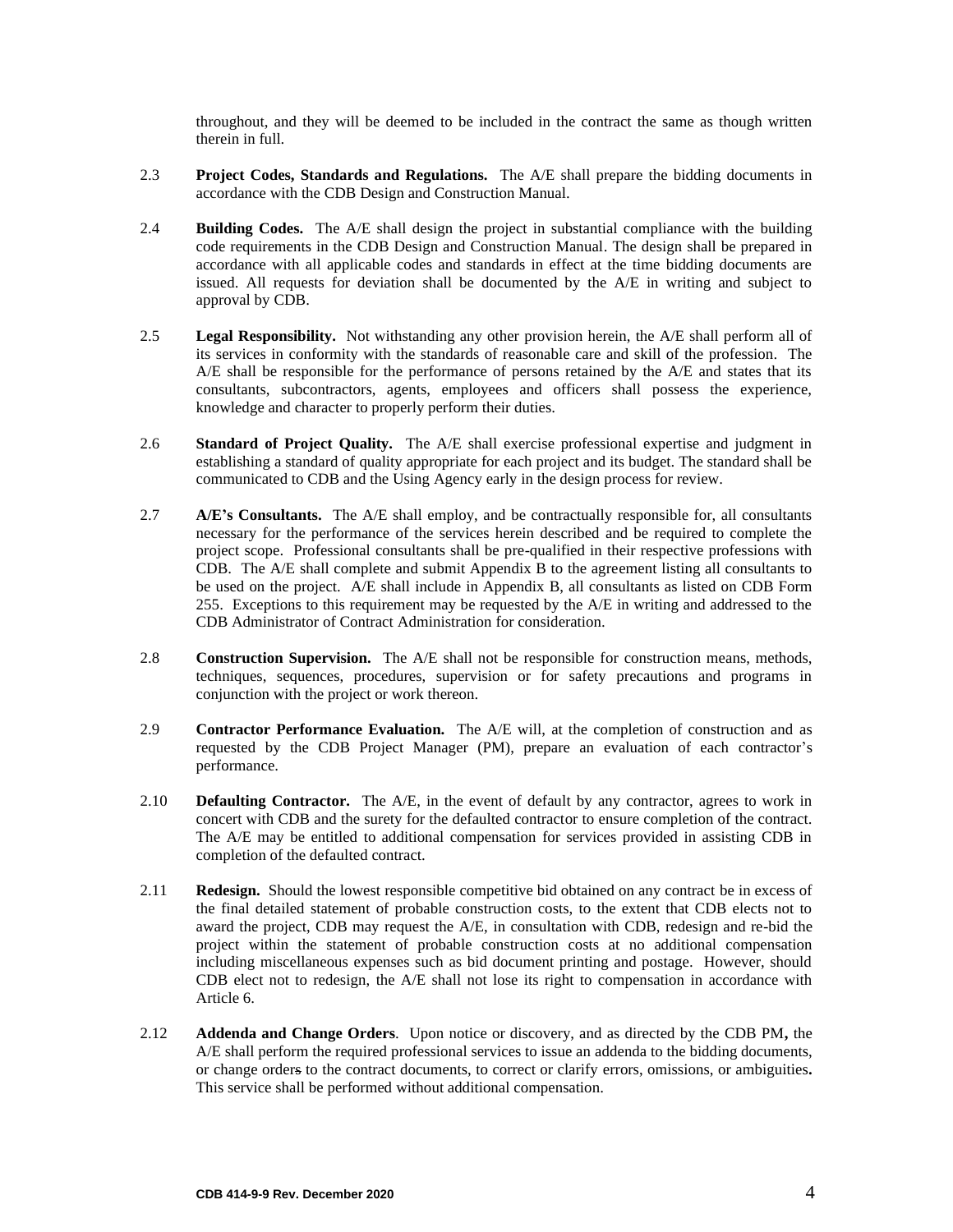2.13 **Project Schedule.** The project schedule is included in the agreement as shown on Appendix A. The A/E will be required to maintain the schedule without delay. Changes to the schedule will be by written modification duly executed by both parties.

# <span id="page-6-0"></span>**ARTICLE 3 CDB RIGHTS AND RESPONSIBILITIES**

- 3.1 **Project Manager.**
	- A. CDB will designate a PM for the project who shall be CDB's primary representative in the administration of this agreement. The A/E will report to the PM.
	- B. The CDB PM shall be the liaison between the A/E and the Using Agency. All correspondence between the A/E and the Using Agency shall be communicated to the PM.
- 3.2 **CDB Review.** CDB shall have the right to review and accept the A/E's submittal of the respective phases of design services for conformance with the provisions of this agreement and to require a written response to all questions raised regarding such services. CDB's review and any acceptance of the A/E's submittal does not relieve the A/E of its responsibilities.
- 3.3 **Interpretation of Agreement.** CDB shall have the authority to determine questions of fact that arise in relation to the interpretation of this agreement and the A/E's performance hereunder. However, such determinations, except terminations of the contract, are subject to alternative dispute resolution (ADR) as described herein. Unless the parties agree otherwise, such determinations and/or mediation procedures shall not be cause for delay of the performance of this agreement. The A/E shall proceed diligently with the performance of this agreement and in accordance with CDB's decision whether or not the A/E or anyone else has an active claim pending. Continuation of the performance of this agreement shall not be construed as a waiver of any rights accruing to the A/E.
- 3.4 **Error/Omission Change Order Policy.** CDB reserves the right to recover from the A/E all or a portion of the costs associated with change orders issued to correct errors or work omitted in the construction documents prepared by the A/E. Consequential damages, including any delay of work or damages incurred by other parties due to errors and omissions may be included in the recovery.
- 3.5 **Ownership, Dissemination and Publication of Documents.** The drawings, specifications, reports, renderings, models, electronic media and all such other documents to be prepared and furnished by the A/E pursuant to this agreement, including the copyrights, shall be the property of CDB. All documents listed above may be issued for informational purposes without additional compensation to the  $A/E$ . The  $A/E$  is prohibited from using any materials noted herein for any purpose that may misrepresent the services they provided.
- 3.6 **A/E Performance Evaluations.** CDB will evaluate the performance of the A/E at the completion of the design and construction phases or as deemed appropriate. CDB may also request the Using Agency or contractors to evaluate the A/E. The A/E has the right to review and respond to its performance evaluations.

## <span id="page-6-1"></span>**ARTICLE 4 COMPENSATION AND PAYMENT**

4.1 **Appendix A.** An attachment to the agreement that delineates the compensation to the A/E for the various services agreed upon and establishes the project schedule. Each compensation amount or reimbursable budgets established will be exclusive for that service only and shall not be used for other services without written modification duly executed by both parties per Article 4.3.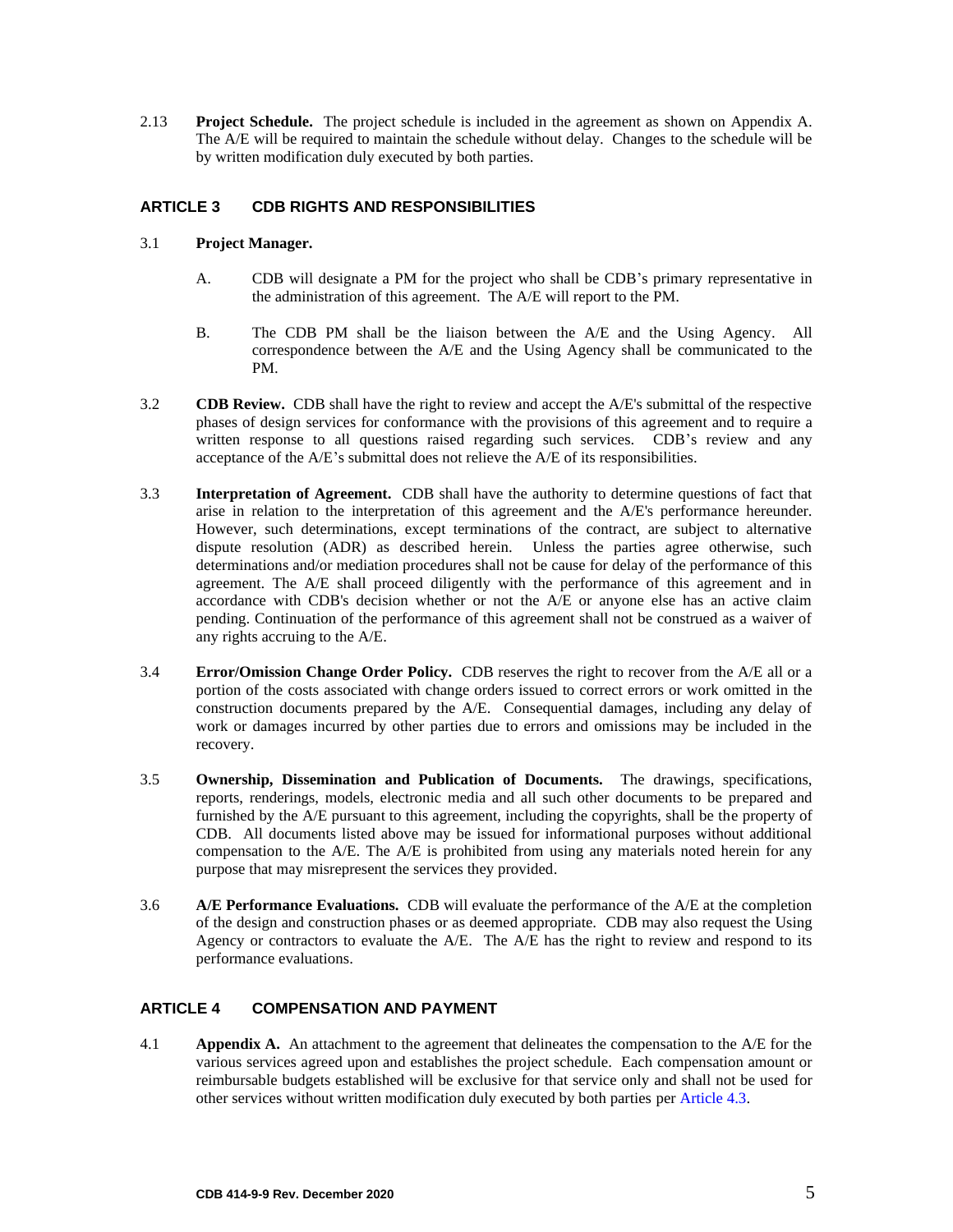- 4.2 **Basic Services Fee.** As compensation for design, bidding, construction and close-out phase services under the agreement, the A/E shall receive the basic services fee as set forth in Appendix A.
	- A. **Design Phase Compensation.** Progress payments shall be paid to the A/E upon successful completion of each level**.** Progress payments proportional to the percentage of completion of services may be made monthly. To be eligible for monthly progress payments, A/E shall submit evidence of services completed that is acceptable to the CDB PM.
	- B. **Bidding Phase Compensation.** This compensation is payable upon completion of the analysis of bids received and submittal of acceptable electronic and paper bidding documents to CDB. Compensation for services performed in this phase is payable to the A/E regardless of CDB's ability to award the project based on bids received as compared to available funds.
	- C. **Construction Phase Compensation.** Progress payments will be paid to the A/E in installments proportional to the percentage of construction completed.
	- D. **Project Closeout Phase Compensation.** This compensation is payable in one lump sum payment upon completion of all contracted services as set forth in Article 16, (Project Closeout Phase), except the requirements set forth in Article 16.7, (Nine Month Inspection), are not required to be completed as a pre-requisite for full payment. In circumstances of protracted duration of the closeout phase through no fault of the A/E, the A/E may petition the CDB PM for partial compensation for services completed.
	- E. The expense of administering subcontracts shall be considered a basic service.

#### 4.3 **Changes in Contract Scope or Compensation**

- A. Changes to the contract may only be made by written modification duly executed by both parties.
- B. A/E will not perform any work outside the written scope of work or any work reflecting a scope change (as described in Article 4.4) until a written modification pertaining to same has been executed.
- C. Reimbursables (including on-site observation) may only be expended per the line-item description and amount listed on Appendix A. No reimbursable work may be authorized or paid for in excess of the individual line item amount or for work other than the individual line item description.
- D. Upon receipt of the A/E's final payment application and in accordance with Article 16.8.C, CDB shall be permitted to make final adjustments to the budgetary values indicated on lines B., E. and F. on Appendix A to reflect actual expenditures without written modification duly executed by the contracting parties.
- 4.4 **Changes in Scope and Funding.** Should CDB elect to change the project scope to the extent that services to be performed by the A/E are substantially altered, then CDB and the A/E will negotiate an equitable adjustment in the A/E's compensation per Article 4.3.
	- A. Changes to design requested or approved by CDB in the preparation of the bidding documents may be compensable as additional services if the requested change adds services or requires revisions to previously accepted documents.
	- B. Supplemental funding of a project shall not be cause for additional compensation without substantial modification to the scope of work or scope of A/E services.
- 4.5 **Contract Administration Fee.** The ContractAdministration Fee (CAF) is three percent (3.0%) of the basic services fee plus all additional services fees rounded down to the next hundred dollars as shown on Appendix A. The full amount of this Fee shall be invoiced by the A/E on the initial progress payment request. Prior to the approval of the second progress payment request and no later than 20 calendar days after receipt of the warrant for the initial payment request, the A/E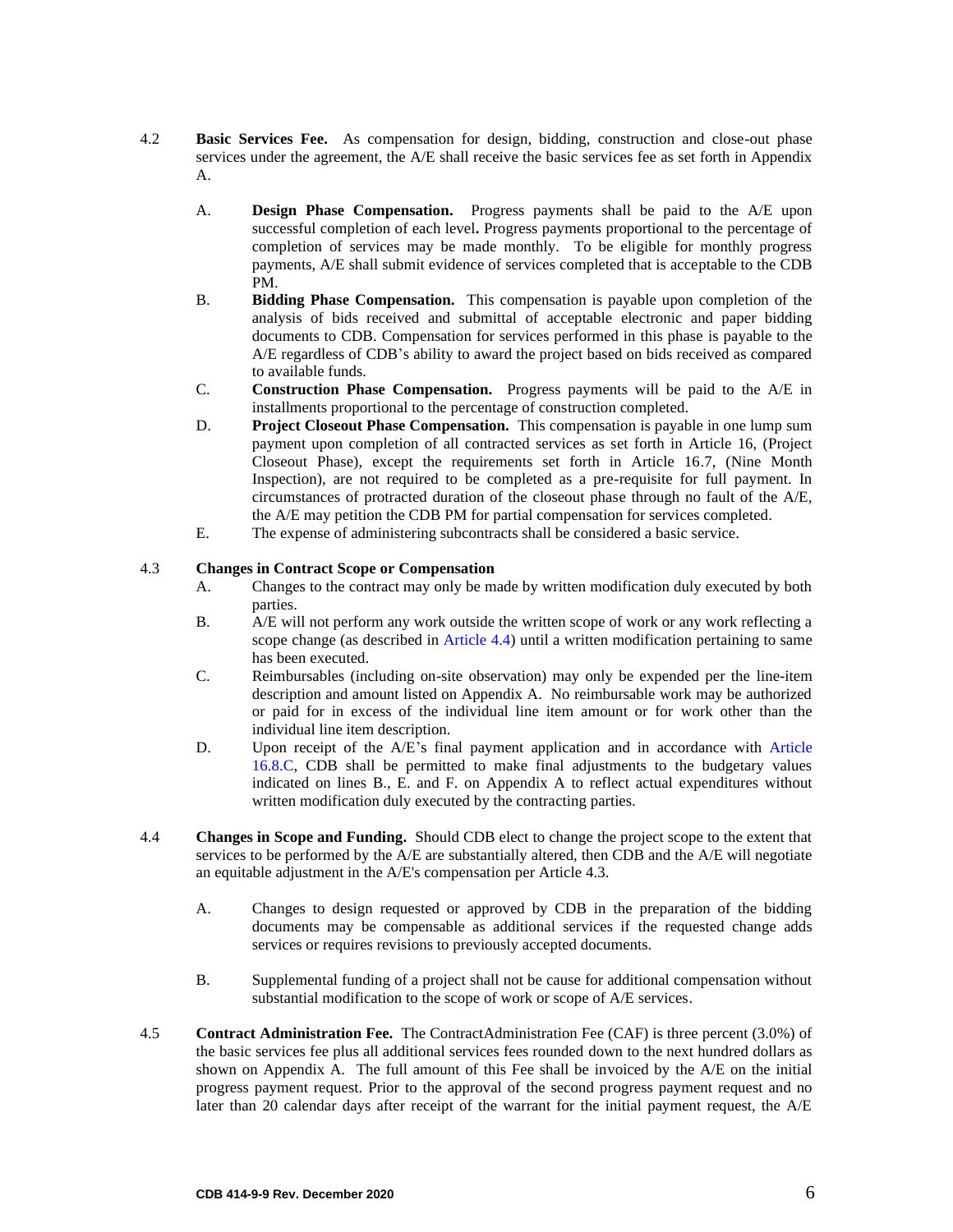shall direct to the Office of Fiscal Management of CDB, a check or money order made payable to CDB in the amount of the CAF. Additional CAF imposed as a result of an increase of basic services and/or additional services fees shall be invoiced in the first subsequent pay request and paid to CDB as stated above.

- 4.6 **Additional Services.** The A/E shall provide additional services germane to the agreement when authorized by CDB in writing*.* Compensation, as agreed to and set forth in such authorization*,*  will be based on a negotiated lump sum fee. Payment for additional services shall be made upon completion of the services or as otherwise agreed upon in writing with CDB.
	- A. At CDB's option, compensation may be based on a negotiated not-to exceed fee payable at DWE times the overhead and profit multiplier rate shown on Appendix A. Evidence of DWE and time expended shall be furnished to receive payment.
	- B. Change orders which alter the project scope shall, with prior approval of the PM, be prepared and processed as additional services.
- 4.7 **On-Site Representative Compensation.** Appendix A indicates the allowance for on-site compensation. A/E must provide site visit reports to receive compensation as set-forth herein. Should the A/E anticipate a need for additional on-site compensation, a written request for said expenses shall be submitted to CDB for review in a timely fashion. No additional on-site observation beyond that authorized in the contract shall be done until a modification has been executed per Article 4.3.
	- A. The A/E shall be reimbursed the actual direct wage expense (DWE) of the approved onsite representative times the overhead and profit multiplier indicated in Appendix A. Proof of the on-site representative's DWE shall be submitted with the applicable pay requests.
	- B. Full-time, on-site representatives (5 days/week) shall not be reimbursed for travel time. Part-time on-site representatives may bill up to a maximum of three hours per day of actual travel time to and from the project site at their DWE rate times the overhead and profit multiplier indicated in Appendix A.
- 4.8 **Reimbursable Expenses.** The A/E shall be reimbursed for actual costs of each reimbursable service as set forth in Appendix A. Unless approved in writing by CDB, no mark-up will be allowed. The A/E shall provide evidence of an authorized expense when requesting any reimbursement. Should the A/E require additional reimbursable expenses or wish to change the allocation of funds assigned to the individual reimbursable line items in Appendix A, a written request for said change shall be submitted to CDB for review in a timely fashion. No reimbursable work shall be authorized or expenditure made until a modification has been processed per Article 4.3.

## 4.9 **Withholding of Payments.**

- A. CDB may withhold payments, in whole or in part, for a material breach of the agreement, including but not limited to, the A/E's failure to perform services or meet the schedule, design errors or omissions, failure to pay consultants and failure to adhere to terms of this agreement.
- B. Pursuant to 15 ILCS 405/10.05, CDB reserves the right to withhold payments as a set off when the A/E is liable to CDB in connection with any agreement, past or present, that the A/E has performed for CDB.
- C. CDB will notify the A/E in writing and in accordance with the Prompt Payment Act or the offset provisions (if applicable) when any payments are withheld. In the event of any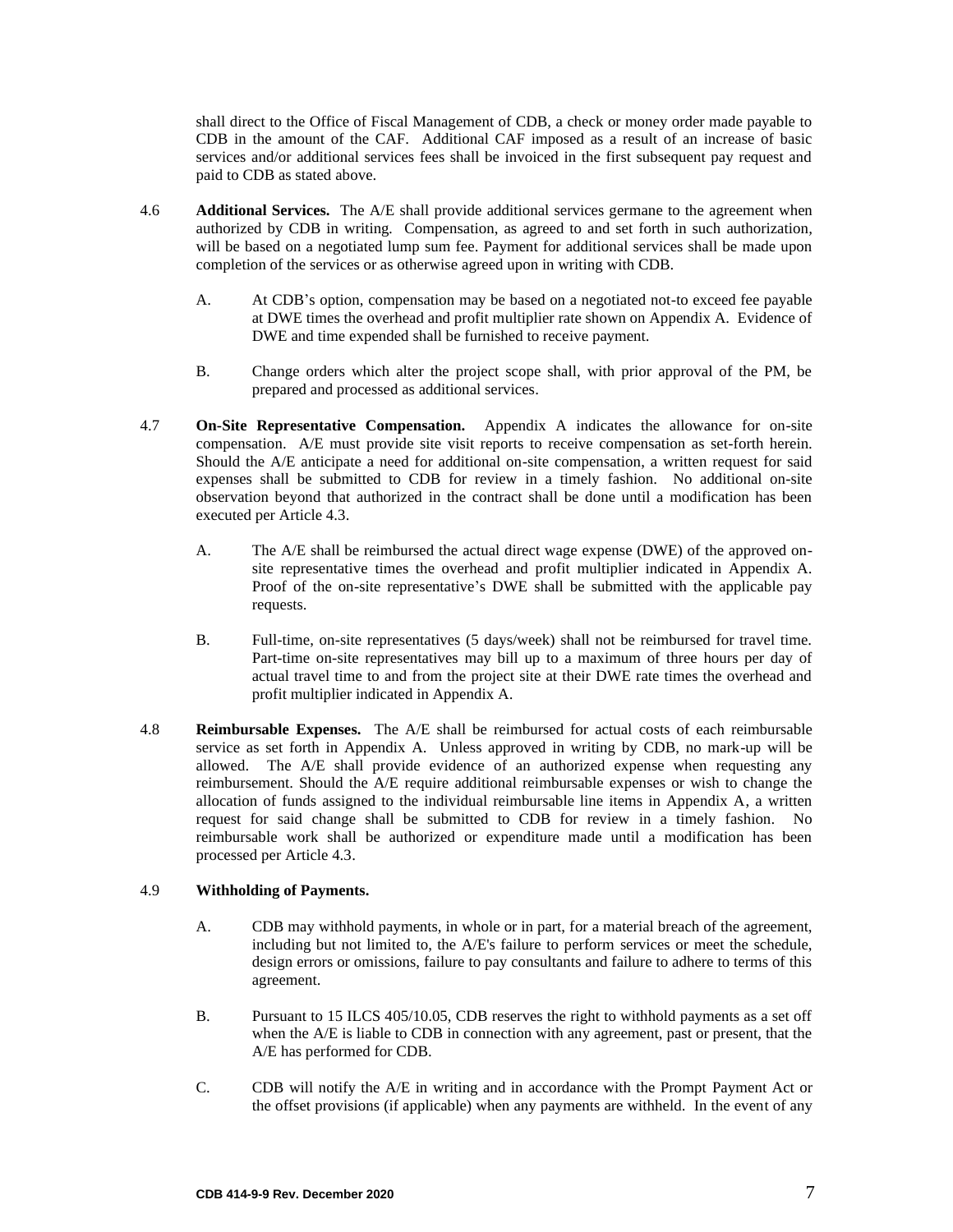<span id="page-9-0"></span>withholding, CDB will promptly investigate the facts and will make payments when the grounds for withholding have been removed.

- 4.10 **Pay Request.** A/E requests for compensation shall be in accordance with Appendix A of the agreement and as described in this section.
- 4.11 **Performance of Services.** Payments of the Basic Services fee are based, in part, on the assumption that the entire contracted scope of services will be performed. If the entire contracted scope of services is not performed by the A/E, then CDB reserves the right to recoup monies in order to achieve a fair and reasonable compensation.

## **ARTICLE 5 INSURANCE REQUIREMENTS**

- 5.1 **General.** The A/E shall purchase and maintain insurance coverage as set forth herein for the life of the agreement. CDB shall exercise sole discretion to determine the acceptability of the A/E's insurance carriers as of the time of contract execution. Subsequent to execution, if the A/E chooses to change carriers, CDB approval is required. Subsequent to execution, if CDB requires the A/E to change carriers due to an erroneous acceptability determination, the additional cost of the change shall be borne by CDB.
- 5.2 **A/E's Duty to Maintain Insurance.** The A/E shall have the duty to confirm that the terms of all insurance comply with the agreement. No action or failure to act on the part of CDB shall constitute a waiver of any requirement.
- 5.3 **Failure to Maintain.** If CDB determines at any time that the insurance does not meet the requirements, this shall constitute a material breach of the agreement and CDB shall provide prompt notice to the A/E and, in its sole discretion, may take measures to protect itself and the public from the effect of the A/E's breach.

### 5.4 **Evidence of Insurance**.

- A. The A/E shall file with CDB evidence of complete coverage of all insurance required with the original signature of the insurance company's authorized agent. Fax copies will be accepted:
	- 1. A binder or certificate of insurance, or
	- 2. The complete insurance policy.
- B. The agreement will not be executed until acceptable evidence of coverage is on file with CDB. The A/E shall, at its own expense and delay, cease operations if the insurance required is terminated or reduced below the required amounts of coverage. CDB may stop payment to the A/E if the insurance required is terminated or reduced below the required amounts of coverage. In no event shall any failure of CDB to receive policies or certificates or to demand receipt be construed as a waiver of the A/E's obligation to obtain and keep in force the required insurance and to provide the required evidence of insurance.
- C. The Certificates of Insurance shall include CDB and the Using Agency as additional named insureds for occurrences arising, in whole or part, out of the work and operations performed. This does not apply to Workers Compensation and Professional Liability policies.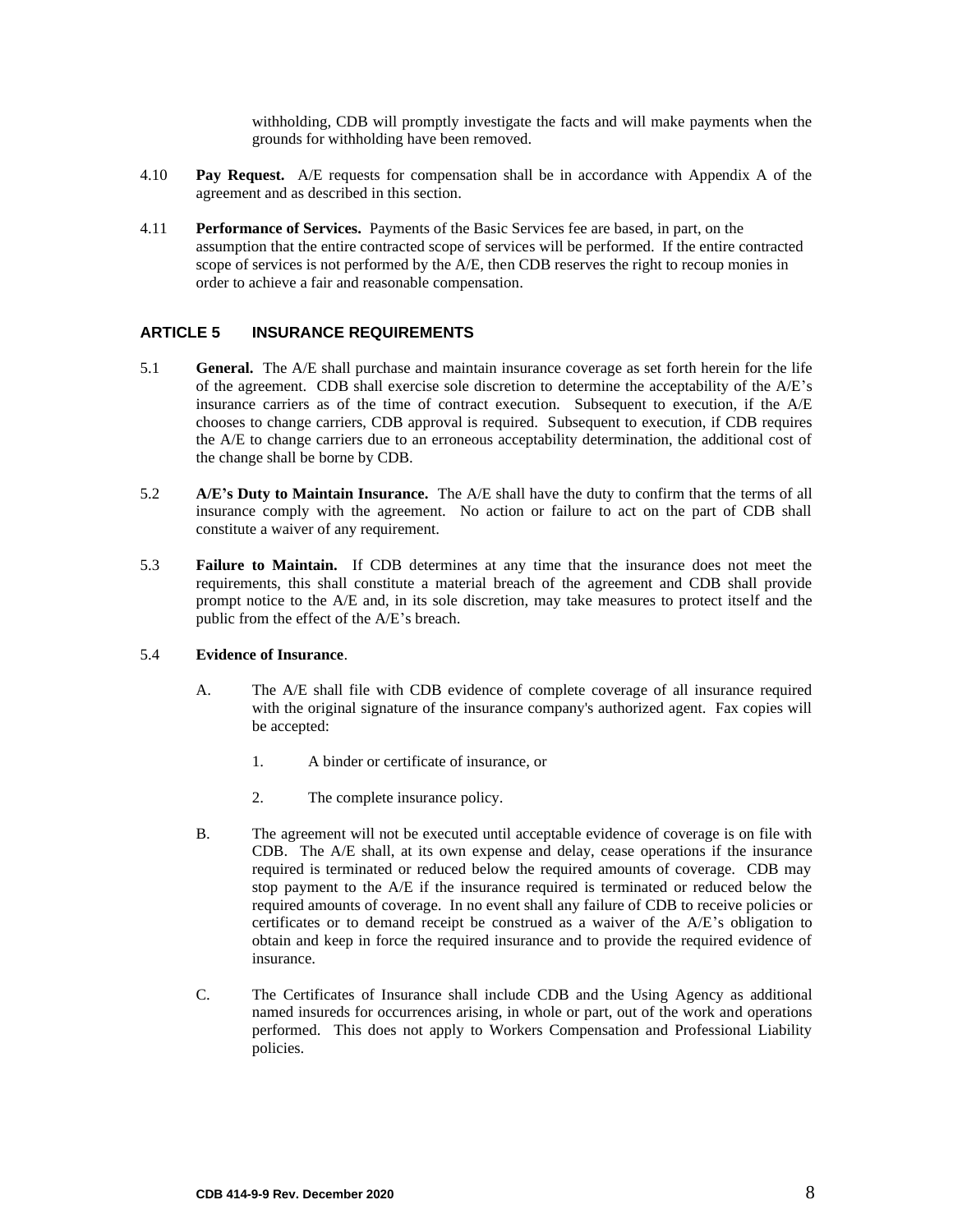### 5.5 **General Liability Insurance Requirements.**

#### A. **Comprehensive Automobile Liability.**

- 1. Required minimum insurance coverages. The policy shall cover owned, nonowned and hired vehicles.
	- a. \$ 500,000 Bodily Injury Per Person
	- b. \$1,000,000 Bodily Injury Per Occurrence
	- c. \$ 500,000 Property Damage Per Occurrence
	- d. \$1,000,000 Combined Single Limit Coverage for bodily injury and property damage per occurrence in the same aggregate limit will be accepted in lieu of the separate limits specified.
- B. **Commercial General Liability.** Include coverage for premises and operations, broad form property damage, products completed operations, independent contractor's personal injury liability, and contractual obligations. Coverage shall not be excluded because of the A/E's negligence.
	- 1. The general aggregate limit shall be endorsed on a per project basis.
		- a. \$1,000,000 Bodily Injury Per Person
		- b. \$1,000,000 Bodily Injury Aggregate Limit
		- c. \$ 500,000 Property Damage per Occurrence
		- d. \$1,000,000 Property Damage Aggregate Limit
		- e. \$1,000,000 Combined Single Limit Coverage for bodily injury and property damage per occurrence and, in the same aggregate limit, will be accepted in lieu of the separate limits specified above.
- C. **Umbrella or Excess of Loss Coverage.** If the limits specified in Article 5.5.A and 5.5.B are not met, an Umbrella or Excess Liability policy of not less than \$1,000,000 for any one occurrence and subject to the same aggregate over the Comprehensive Automobile Liability and Commercial/Comprehensive General Liability coverages is acceptable.

## 5.6 **Worker's Compensation Requirements.**

- A. **Statutory Requirement.** Worker's compensation shall be provided in accordance with the provisions of the Illinois Worker's Compensation Act, as amended. Notwithstanding the rating and financial size categories stated in this article, coverage may be provided by a group self-insurer authorized in Section 4(a) of the Act and approved pursuant to the rules of the Illinois Department of Insurance.
- B. The A/E may use a Self-Insured Plan for Worker's Compensation Insurance if the plan is approved by the State of Illinois. For approval, the A/E shall obtain a certificate from the Illinois Industrial Commission, Office of Self-Insurance Administration, Springfield office.
- C. Employers Liability

| 1. | Each accident         | \$500,000 |
|----|-----------------------|-----------|
| 2. | Disease-policy limit  | \$500,000 |
| 3. | Disease-each employee | \$500,000 |

D. The worker's compensation insurance carrier, or self insurance service agency where applicable, shall certify that, to the best of its knowledge, the A/E has properly reported wage and workforce data and made premium payments in compliance with Illinois' rates and worker classifications.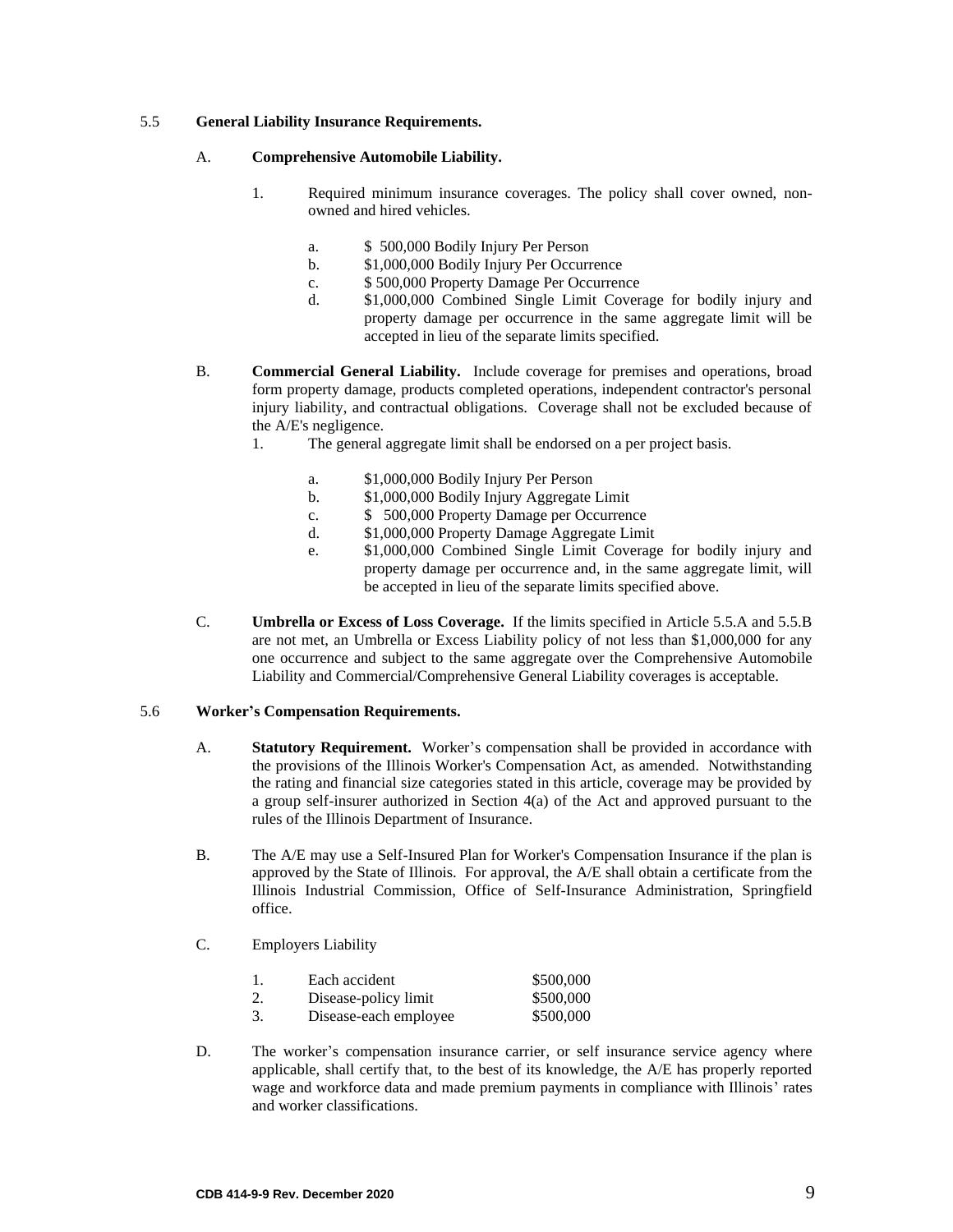- 5.7 **Professional Liability Insurance Requirements.** Professional liability insurance shall cover the A/E against claims the A/E may become obligated to pay arising out of the performance of the A/E under the agreement and caused by any error or omission of the A/E or of any person employed by the A/E, or any others for whom the A/E is liable. The limit amount of the insurance shall be on a per claim basis.
	- A. The required coverage is stated in the agreement.
	- B. If project funding increases, the required coverage amount may be increased by modification.

## <span id="page-11-0"></span>**ARTICLE 6 TERMINATION AND SUSPENSION OF THE AGREEMENT**

- 6.1 **Suspension.** CDB may suspend this agreement upon written notice**.** With any suspension of at least 12 months**,** the agreement will be subject to renegotiation. The A/E shall be paid for services performed prior to the suspension plus any reimbursable expenses then due.
- 6.2 **Termination for Convenience of the State.** CDB may terminate this agreement on ten (10) calendar days written notice to the A/E for the best interest of the State of Illinois. The A/E shall deliver to CDB all drawings, specifications, reports, models, electronic media and all such other documents to be prepared and furnished by the A/E in the performance of services under this agreement, whether complete or in progress, within a time prescribed by CDB in writing. The A/E shall be compensated for services performed prior to the termination date plus any reimbursable expenses then due and other reasonable and unavoidable non-labor costs. Notwithstanding this, payments for work performed made previous to the termination are based on the assumption that the entire contracted scope of services will be performed. CDB reserves the right to recoup any or all previous payments, and the right to deduct from the payments then or thereafter due the A/E, in order to establish a fair and reasonable amount of final compensation.
- 6.3 **Availability of Appropriation; Sufficiency of Funds.** This agreement is contingent upon and subject to the availability of sufficient funds. CDB may terminate or suspend this agreement, in whole or in part, without penalty or further payment being required, if (i) sufficient funds for this agreement have not been appropriated or otherwise made available to CDB by the State or the Federal funding source, (ii) the Governor or CDB reserves funds, or (iii) the Governor or CDB determines that funds will not or may not be available for payment. CDB shall provide notice, in writing, to the A/E of any such funding failure and its election to terminate or suspend the contract as soon as practicable. Any suspension or termination pursuant to this Section will be effective upon the date of the written notice, unless otherwise indicated.
- 6.4 **Termination for Cause.** If the A/E fails to perform any of its obligations under this agreement, CDB may, after ten (10) calendar days written notice during which period the A/E fails to perform such obligations, terminate the agreement. This shall be without prejudice to any other remedy CDB may have. CDB reserves the right to recoup any or all previous payments, or deduct from payments due the A/E, then or thereafter, for the cost of correcting such deficiencies with a completing A/E and, including but not limited to, the cost of additional A/E services made necessary by such failure to perform. CDB may take possession of any jobsite facilities, records, etc. and use same to the full extent they could have been used by the A/E. If CDB's expenses in completing the agreement exceed the unpaid balance or the agreement sum, the A/E shall pay the difference to CDB.
	- A. Should CDB terminate the A/E after bidding and prior to completion of the project, CDB shall not waive any claim it may have as a result of errors or omissions, except that the terminated A/E shall not be liable for any changes to the documents made by another A/E contracted by CDB to complete the project.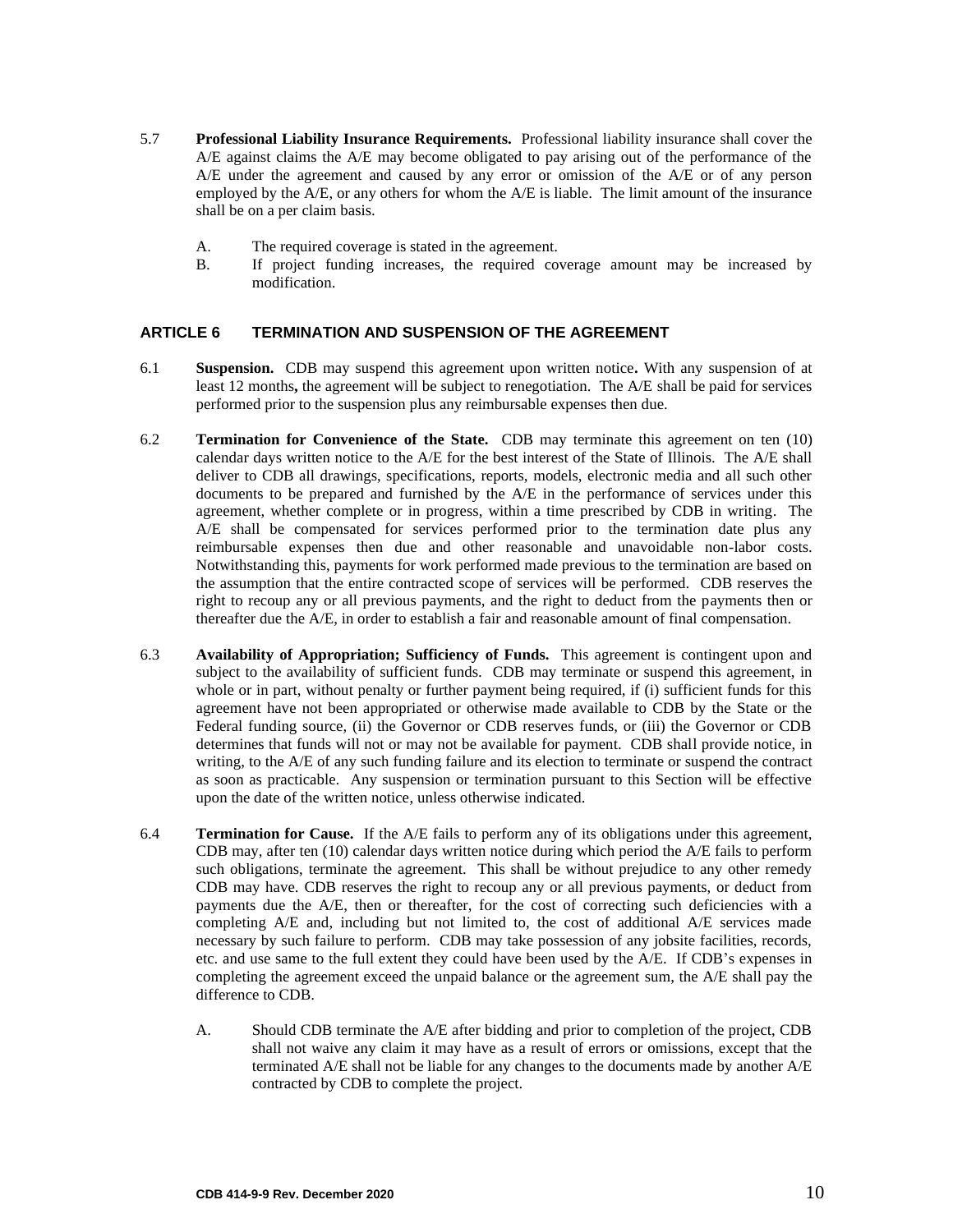6.5 **Contract Ending Date.** The agreement shall terminate on the contract ending date as shown on Appendix A. Changes to the contract ending date will be done by written modification duly executed by the contracting parties.

## <span id="page-12-0"></span>**ARTICLE 7 GENERAL PROVISIONS**

- 7.1 **Governing Law**. This agreement shall be governed by the laws of the State of Illinois.
- 7.2 **Severability of Clauses**. It is agreed that the illegality or invalidity of any term or clause of this agreement shall not affect the validity of the remainder of this agreement, and the agreement shall remain in full force and effect as if such illegal or invalid term or clause were not contained herein.
- 7.3 **Waiver of Breach.** The waiver by either party of any breach of this agreement shall not constitute a waiver as to any other breach.
- 7.4 **Written Notice.** Written notice shall be deemed to have been given on the date of the postmark if sent through the U.S. Postal Service or other mail service, and on the date of transmittal if sent by fax or Internet E-mail. Any notice shall be sent to the last known business address of the recipient. If the intended recipient does not actually receive the notice, upon notice of same the sender must send a duplicate to the intended recipient within five days. When not actually received, timely notice must be established by the sender through competent evidence such as U.S. Postal Service records of registration, certification or certificate; or a fax machine-printed confirmation of receipt.
- 7.5 **Obligations Survive.** The obligations or duties imposed upon the A/E under the agreement shall survive any termination or closeout of the agreement.
- 7.6 **Successors and Assigns.** CDB and the A/E each binds itself, its partners, successors and assigns and legal representative to other party hereto and the partners, successors, assigns and legal representative of such other party in respect to all covenants, agreements and obligations contained herein.
- 7.7 **Independent Contractor.** The A/E is an independent contractor and in providing its services under this agreement shall not represent to any third party that its authority is greater than that granted to it under the terms of the agreement.
- 7.8 **Work of other Professional Service Firms and Contractors.** CDB reserves the right to execute other agreements in connection with the project.
- 7.9 **Indemnification.** The A/E hereby agrees to indemnify, keep and save harmless, CDB, the Using Agency and the State of Illinois and their respective board members, officers, agents and employees, in both individual and official capacities, against all suits, claims, damages, losses and expenses, including attorneys' fees which are the result of an error, omission or negligent act of the A/E or any of its employees or agents arising out of or resulting from the performance of service under this agreement, except where such is due to the active negligence of the party seeking to be indemnified. This provision is applicable to the full extent as allowed by the laws of the State of Illinois and not beyond any extent which would render this provision void or unenforceable.
- 7.10 **Non-Assignment.** The A/E acknowledges that CDB is induced to enter into this agreement by, among other things, the professional qualifications of the A/E. The A/E agrees that neither this agreement nor any right or obligations hereunder may be assigned in whole or in part to another firm, without the prior written approval of CDB.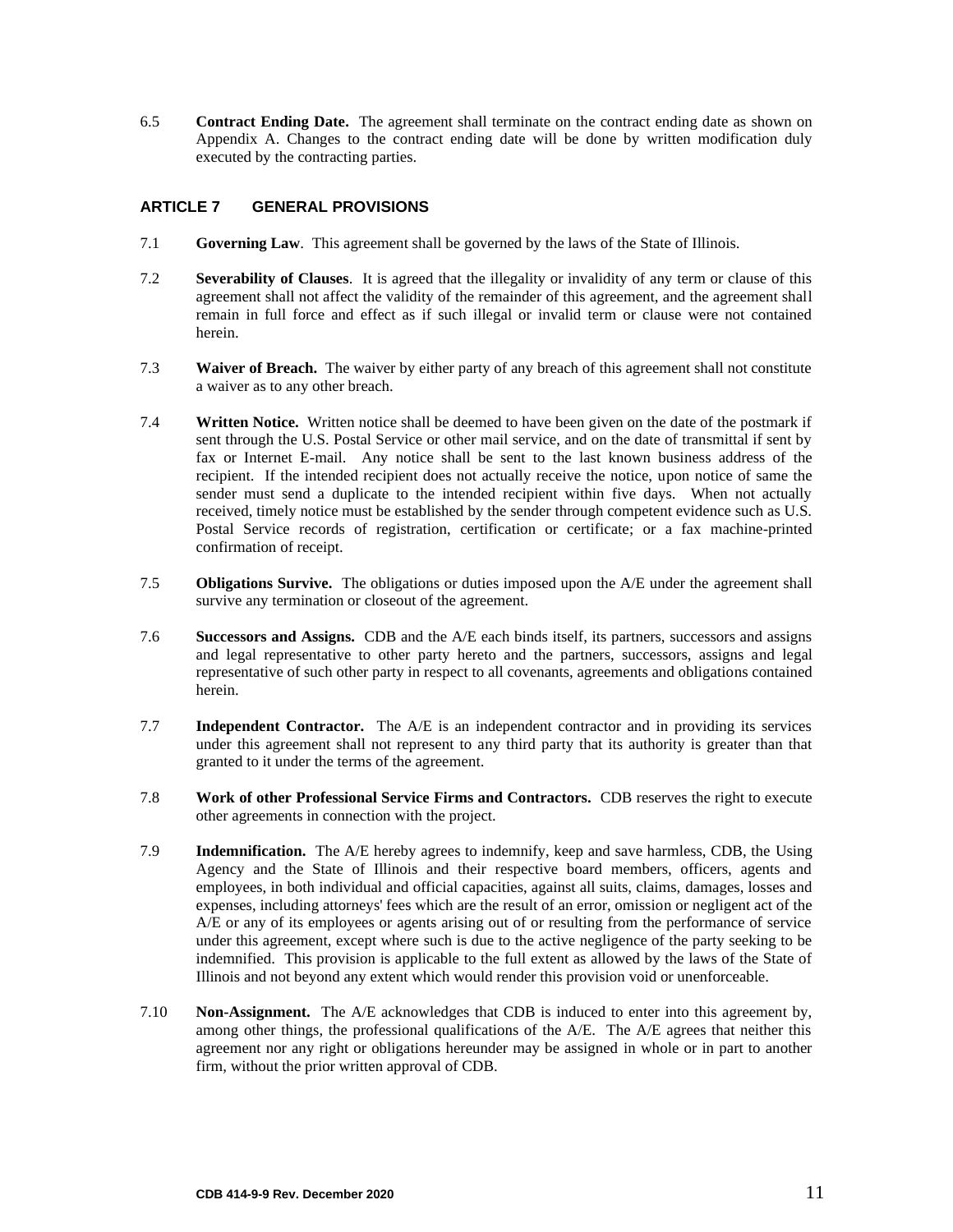- 7.11 **Fair Employment Practice.** The A/E agrees in performing this agreement to comply with all statutory employment requirements, including, but not limited to, the provisions of the Illinois Human Rights Act (775 ILCS 5/1-101 et seq.) and the Public Works Employment Discrimination Act (775 ILCS 10/1 et seq.).
- 7.12 **Record Keeping and Right to Audit.** In accordance with 30 ILCS 500/20-65, the A/E shall maintain, for a minimum of three (3) years after the completion of the agreement, adequate books, records, and supporting documents to verify the amounts, receipts, and uses of all disbursements of funds passing in conjunction with the agreement. These records shall be available for the review and audit by CDB, the Auditor General, Chief Procurement Officer, or their designees. The A/E agrees to cooperate fully with any such audit and shall provide full access to all relevant materials. Failure to maintain the records required by this provision shall establish a presumption in favor of the State for the recovery of any funds paid by the State under the agreement for which adequate records are not available, through some fault of the A/E, to support their purported disbursement. The A/E or consultant shall not impose a charge for audit or examination of the A/E's or consultant's books or records.

## 7.13 **Blank.**

- 7.14 **Confidentiality.** The A/E shall keep all information concerning the project confidential, except for communications incident to completion of the project between the CDB, the A/E, Using Agency, and the assigned contractors, and their independent subcontractors, suppliers, and subconsultants, and except for publicity approved by CDB and communications in connection with filings with governmental bodies having jurisdiction over the design and construction of the project.
- 7.15 **Cooperation with CDB's Consultants.** The A/E agrees to cooperate with any consultant retained by CDB, but the A/E shall not be contractually responsible for such consultants.

## <span id="page-13-0"></span>**ARTICLE 8 ALTERNATIVE DISPUTE RESOLUTION (ADR)**

- 8.1 **General.** Except as otherwise provided below, CDB will resolve disputes and its decision will prevail unless otherwise removed to a court of competent jurisdiction. Before any party files litigation it shall submit the dispute to ADR, and all parties and their subcontractors or agents who are involved in the dispute shall participate in the ADR. CDB expressly retains all rights under the Articles titled CDB Rights and Responsibilities and Termination and Suspension of the Agreement contained herein. CDB's exercise of its rights shall not be subject to ADR, but disputes concerning amounts due and owing are subject to ADR. Legal rights and remedies of any party that may be provided by law shall not be waived or tolled by participation in ADR, unless otherwise agreed in writing.
- 8.2 **Not a Cause for Delay.** CDB decisions or pending ADR shall not be cause for delay of the work. The A/E shall proceed diligently with the performance of this agreement and in accordance with CDB's decision whether or not the A/E or anyone else has an active claim pending. Continuation of the performance of this agreement shall not be construed as a waiver of any rights accruing to the A/E.

## 8.3 **Definitions.**

A. **Dispute:** Any contested claim or matter growing out of the project or CDB's project contracts regarding payment or time for performance, but not including personal injury cases (including worker injuries), vehicle accidents, contractor-subcontractor matters in the nature of lien actions, employment matters, contract suspension or termination, contractor prequalification suspension, or any other action on prequalification.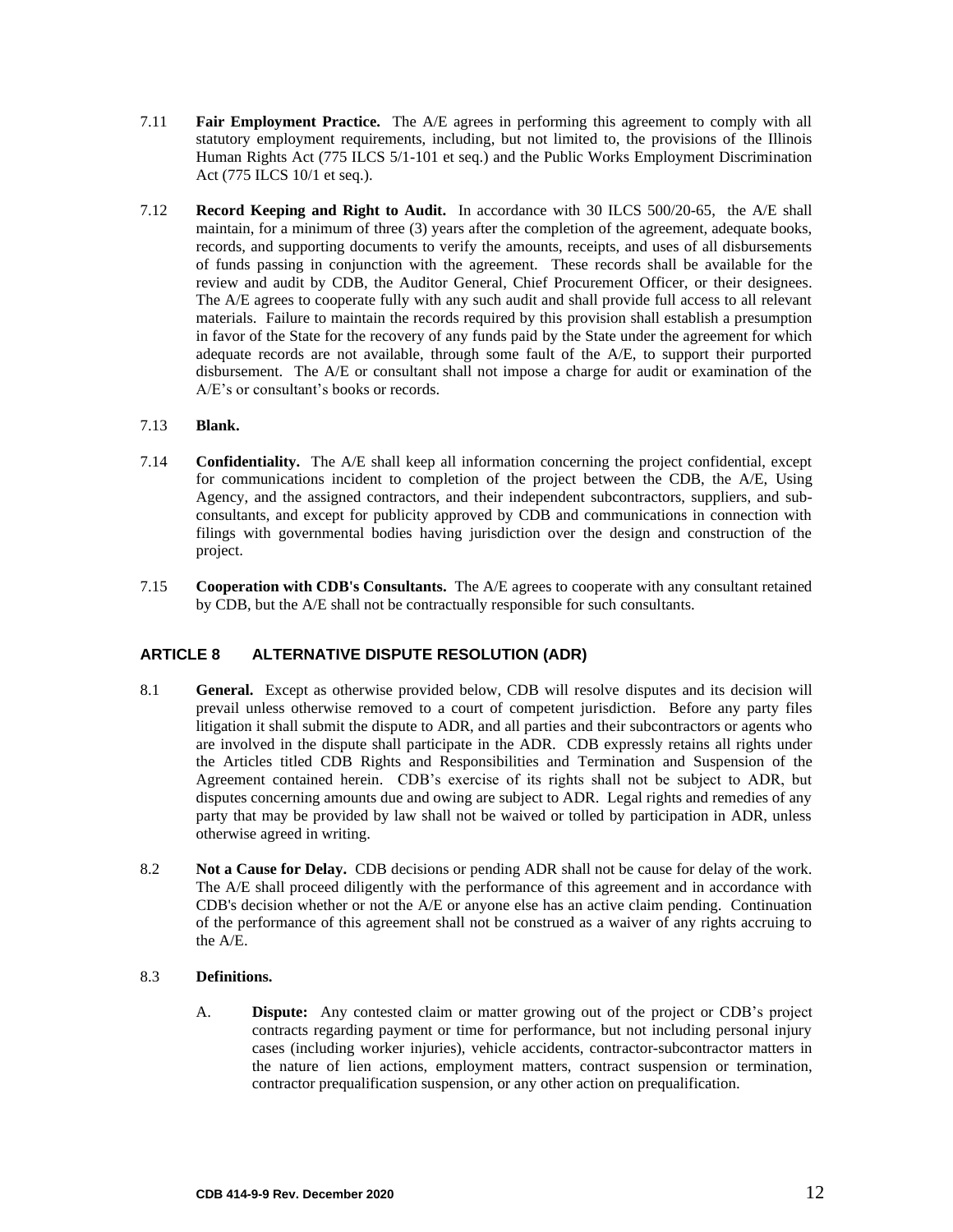- B. **Parties:** Parties to a dispute shall be defined broadly to include anyone who may have a stake in the dispute or whose participation is perceived as essential to resolution, whether or not there is a direct contractual relationship. Parties shall also include any other entity holding a contract with CDB whose performance of its contract relates in any way to the dispute or claim.
- C. **ADR:** ADR is a process conducted with the assistance of a neutral person or persons the parties agree is unbiased and qualified to understand the dispute and make the determinations that may be required. Forms of ADR that may be utilized include, but are not limited to, mediation, mini-trials, a dispute resolution board, or resolution through expert opinion, but do not include arbitration or binding decisions.
- 8.4 **Cooperation.** In the event that disputes arise, CDB and the A/E agree to exercise good faith efforts to resolve the matter fairly, amicably and in a timely manner. Litigation shall be considered as a last resort to be employed only when ADR methods fail. At the request of any party to a dispute, regardless of dollar amount, CDB and the A/E agree to cooperate in resolution by first conferring with the other parties and by submitting the matter to ADR. CDB and the A/E agree that ADR shall be a condition precedent to filing a Court action or administrative proceeding seeking economic recovery greater than \$25,000. When ADR is utilized, the A/E and CDB agree to have in attendance a person with actual authority to resolve the dispute. When approval of CDB's Board is required, CDB personnel shall be exempt from the requirement but shall notify all concerned at the earliest possible time when it is apparent the Board approval will be required for ultimate resolution. If the parties to the dispute cannot agree on a form for ADR or a neutral to facilitate the ADR, then CDB shall make the determination and its determination shall be final.
- 8.5 **Sharing Expenses.** All parties to ADR shall share the expense of the neutral equally or on a pro rata basis if agreed. Individuals must bear their own costs such as travel expenses, attorney fees, or fees charged by consultant hired by the individual.
- 8.6 **Subconsultants.** The A/E shall require its subconsultants to agree to and be bound by this provision.
- 8.7 **Confidentiality.** All ADR procedures shall be strictly confidential. Neither statements made during the course of ADR nor documents generated for the purpose of ADR shall be discoverable in any subsequent litigation. In no event shall a mediator or other neutral party engaged to assist in ADR be deposed or called to testify in any subsequent litigation.

## <span id="page-14-0"></span>**ARTICLE 9 STATUTORY REQUIREMENTS**

- 9.1 **General.** The A/E shall comply with all State and Federal requirements governing the design of the project and this agreement. The A/E, in cooperation with CDB, shall review the project and determine if any of the statutory requirements apply.
- 9.2 **Federally Funded Projects.** Certain projects may be funded in full or in part with federal funds which may have specific restrictions. On federally funded projects, standards of the federal agency may supplement or take precedence. Special requirements for individual projects will be provided by the CDB PM.

#### **ARTICLE 10 GENERAL SERVICES**

10.1 **General.** The A/E shall provide the services indicated herein in accordance with the terms and conditions of the agreement.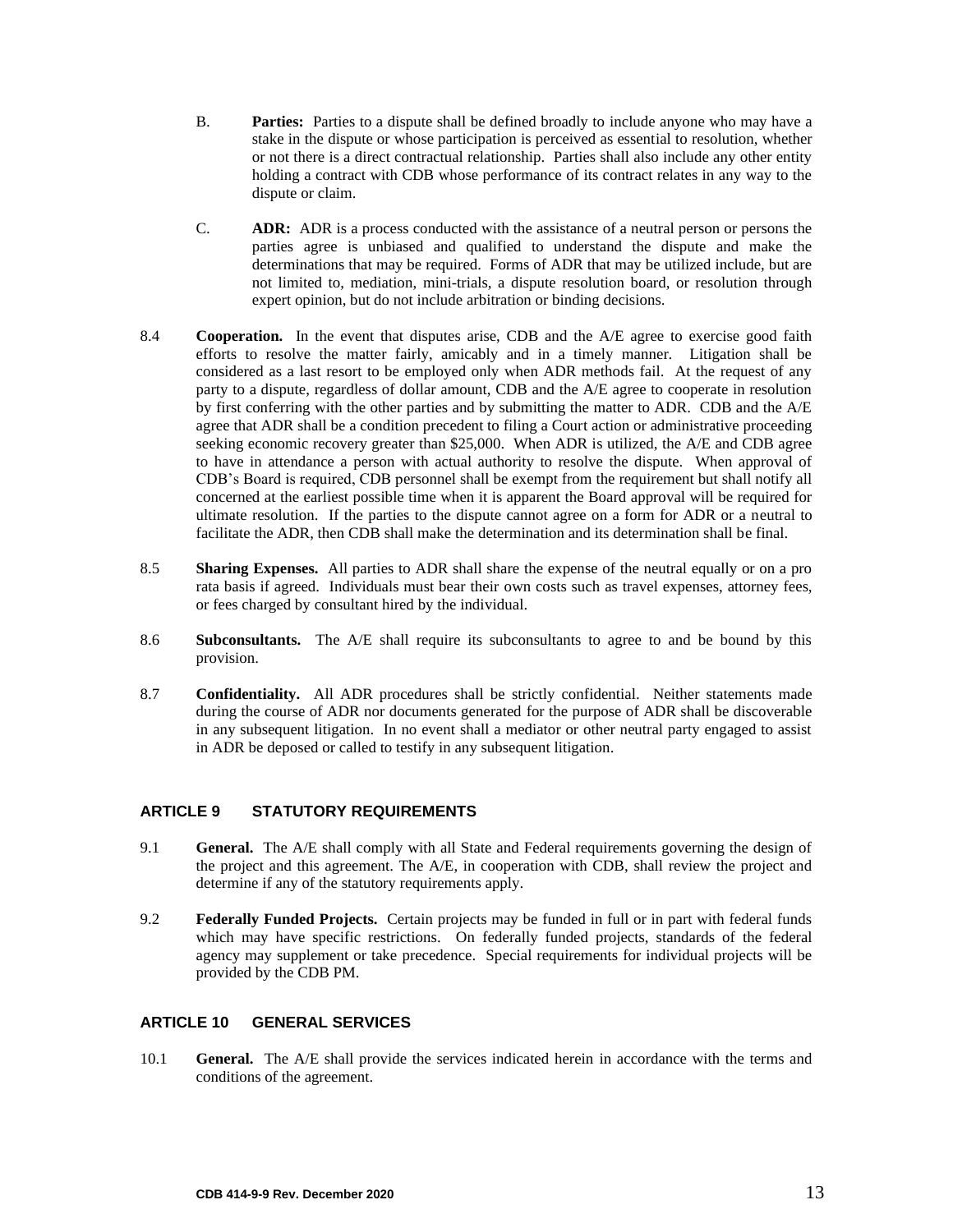- 10.2 **Design Criteria and Policies.** CDB has adopted certain design policies in force at the time of execution of this agreement that shall be incorporated into the A/E's basic services. A/E shall comply with all applicable design policies and submission requirements as set forth in the CDB Design and Construction Manual.
- 10.3 **Meetings.** The A/E shall be in attendance at, and record minutes of, all meetings required by this agreement throughout the course of the project as set forth herein. A/E shall distribute copies of meeting minutes to participants and other interested parties as directed by the CDB PM within seven (7) calendar days. A/E consultants shall attend each meeting as appropriate or as requested by the CDB PM.
	- A. Orientation / Fee Negotiation
	- B. Design Submittal Review(s)
	- C. Pre-Bid
	- D. Pre-Construction
	- E. Construction Pay/Progress
	- F. Substantial Completion
	- G. Final Acceptance
- 10.4 **Monthly Progress Reports.** The A/E shall submit monthly progress reports of design/construction activities to the CDB PM. Failure to submit monthly reports may result in delay to A/E's progress payments. The report shall include:
	- A. Activities completed and items pending since last report.
	- B. Projected progress.
	- C. Comparison of schedule and actual progress.
	- D. Decisions or information required.
- 10.5 **Site Surveys.** The A/E shall be required to provide or obtain surveys essential to the design and construction of the project as a basic service. A/E is responsible for obtaining its own benchmarks, location of utilities and topography information for establishing building and site improvements locations.
- 10.6 **Utility Agreements.** The A/E shall review each agreement between a public utility and the Using Agency to confirm that the proposed utility service capacity, equipment, entrance location(s) and routing path has been provided to meet the requirements of the project design. The A/E shall include all utility costs in the Proposed Project Cost Budget (PPCB) form at 100% design submittal.
- 10.7 **Permits.** When specifically directed by CDB, prior to the bidding phase, the A/E shall provide the local authority (or authorities, where more than one local authority has jurisdiction) with sufficient design documents as it may require for purposes of review and/or issuance of general building permits. A/E shall provide CDB with all review correction notices or comments issued by the local authority. When directed by CDB, A/E shall make corrections to the documents and resubmit to the local authority for review and/or issuance of permits.

A/E shall design to the standards necessary to receive permits from municipal, state and federal agencies having jurisdiction over any aspect of the project. (EPA, IEPA, Army Corps of Engineers, Water Reclamation Districts, etc.), and shall be responsible to submit for and obtain such permits.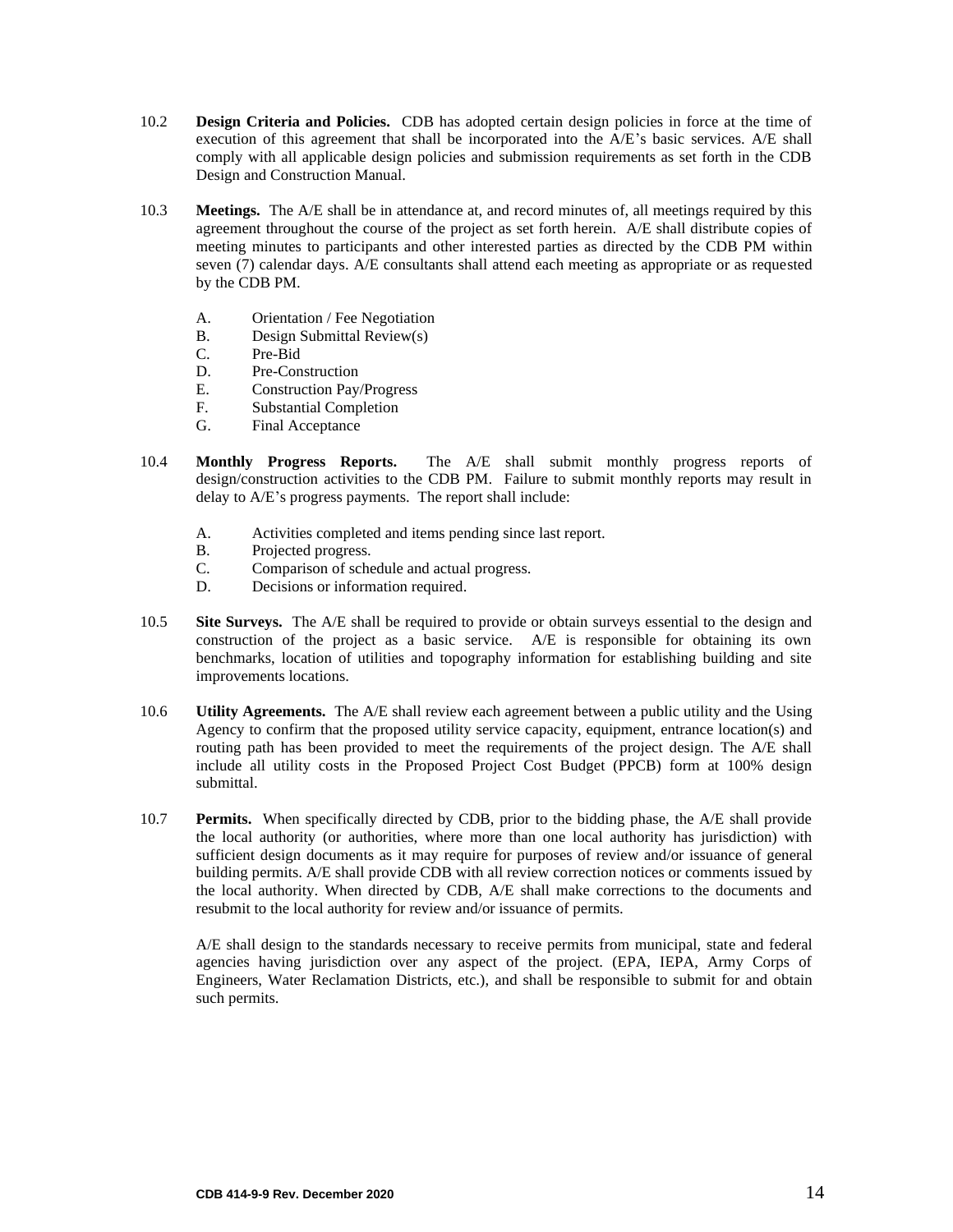- 10.8 **Application of Professional Seals.** Final technical reports and all bidding documents shall contain a legible seal, signature, date and license expiration date of the architect, structural engineer or professional engineer responsible for the document or under whose supervision the document was prepared.
	- A. Drawings, including record drawings, shall be sealed in the prescribed manner above.
	- B. For project manuals and technical reports the seal shall be provided by the design professional responsible for the overall coordination of the project. If more than one design professional has responsibility for portions of the work, additional seals may be provided on the cover, or on a separate signature sheet immediately following the table of contents.
	- C. CDB will waive the requirement for professional seal for asbestos abatement projects prepared by a Certified Industrial Hygienist (CIH), providing the CIH binds a copy of its valid IDPH issued license in the Project Manual immediately after the Table of Contents and provides two additional copies of the license to the CDB PM.

## <span id="page-16-0"></span>**ARTICLE 11 PROJECT BUDGET AND ESTIMATING**

- 11.1 **Project Budget.** 
	- A. The project budget is the total funding available for the project. Any changes to the project budget will be issued in writing by the PM. The construction budget indicated on Appendix A is the funds available for construction. The Design Budget indicated on Appendix A represents ninety percent, (90%), of the construction budget. The Base Bid design cannot exceed the design budget unless authorized in writing by CDB.
	- B. The A/E shall use the Proposed Project Cost Budget form (PPCB), to show the distribution of the project costs.
- 11.2 **Contingency Budget.** Ten percent, (10%), of the construction budget shall be set aside for the project contingency. When appropriate, CDB may permit the base bid to be designed up to 95 percent of the construction budget for selected projects.
- 11.3 **Alternate Bids.** The A/E shall prepare the bidding documents to include all elements of the work. When the base bid design clearly exceeds the design budget, the A/E shall evaluate the components of the design and move any portion not essential to the function of the project to an alternate bid. All alternate bids shall be clearly identified on the PPCB form.
	- A. Alternate bids may not be included in the project without permission of the PM.
	- B. The A/E shall develop in conjunction with the Using Agency and the PM, an order of priority to be used in awarding alternates.
	- C. When the base bid design fully accomplishes the scope of work, alternate bids that enhance the base bid qualifies for additional service compensation.
	- D. CDB may negotiate an adjustment to the construction phase services fee for services not rendered as a result of not awarding any alternate.
- 11.4 **Estimates.** Estimates of probable construction costs shall be prepared at each stage of the project design phase. The A/E shall submit these estimates with each review submittal. Itemized and detailed final estimates incorporating all addenda are required prior to the bid opening. CDB reserves the right to cancel the bid opening if the estimate is not submitted prior to the bid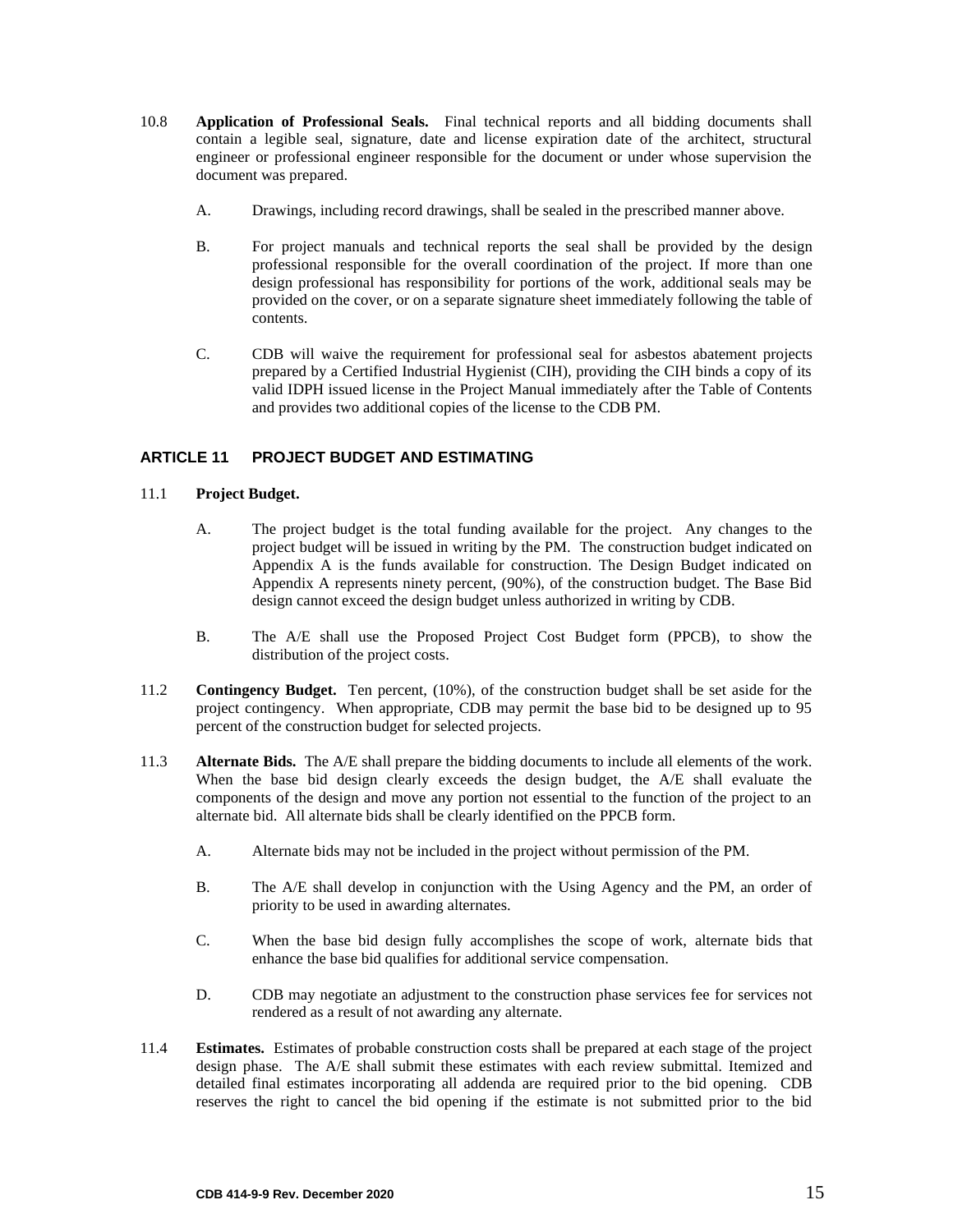<span id="page-17-0"></span>opening. The A/E shall be responsible for all costs incurred including re-bidding for failure to comply with the provisions of this Article.

## **ARTICLE 12 DESIGN PHASE**

## 12.1 **Programming.**

- A. A project scope statement will be supplied by CDB for projects with a simple or welldefined scope. The scope may contain background and justification for the project and quantification of work items contained in the project. The project scope statement will define the project budget.
- B. For new construction and major rehabilitation projects, CDB may provide a program statement describing proposed program activities, space requirements, and equipment needs.
- C. In the event a program statement is not provided by CDB and programming is required from the A/E, it will be considered as an additional service with compensation negotiated.
- 12.2 **Moveable Equipment.** The responsibility for specifying, purchase and installation of moveable equipment is that of the Using Agency and the Department of Central Management Services.
	- A. The A/E shall cooperate by providing the Using Agency with dimensional, color finish, etc. information necessary to specify any equipment not included in the CDB project.
	- B. A/E will be compensated with Additional Services for any design and specification related to moveable equipment requested by CDB beyond that described above.
- 12.3 **Telecommunications, Technology and Audio/Visual.** Telecommunications, technology and audio/visual equipment for State facilities generally falls under the jurisdiction of the Department of Innovation and Technology. The PM and Using Agency will instruct the A/E when/where outlets, conduits, wiring, etc. are to be included in the CDB project. Coordinate with Utility Company and other agencies.

#### 12.4 **Program Analysis.**

- A. Review and coordinate the data contained in the project scope statement, consult with designated representatives of CDB and the Using Agency when required and visit the project site to obtain a thorough understanding of the existing conditions and the project.
- B. Provide a program analysis report containing the coordinated project scope supplemented by all other information necessary to form a complete basis for the project design. Including field verification of any information provided by CDB and the Using Agency.
	- 1. For remodeling projects, A/E shall provide a statement of the status of asbestos inspections and/or abatement. The A/E shall review the asbestos inspection report and/or management plan, where available, and note any possible disturbances of asbestos-containing materials as a result of the project. Provide a listing of the type and quantity of materials tested positive that will be disturbed. Note also, any materials listed as "assumed" to be positive for containing asbestos and indicate the quantity of samples proposed to be taken and sampled to verify the assumed condition. CDB Form 9 as provided in the CDB Manual for Statewide Asbestos Surveys (most current edition) is an acceptable format for this purpose.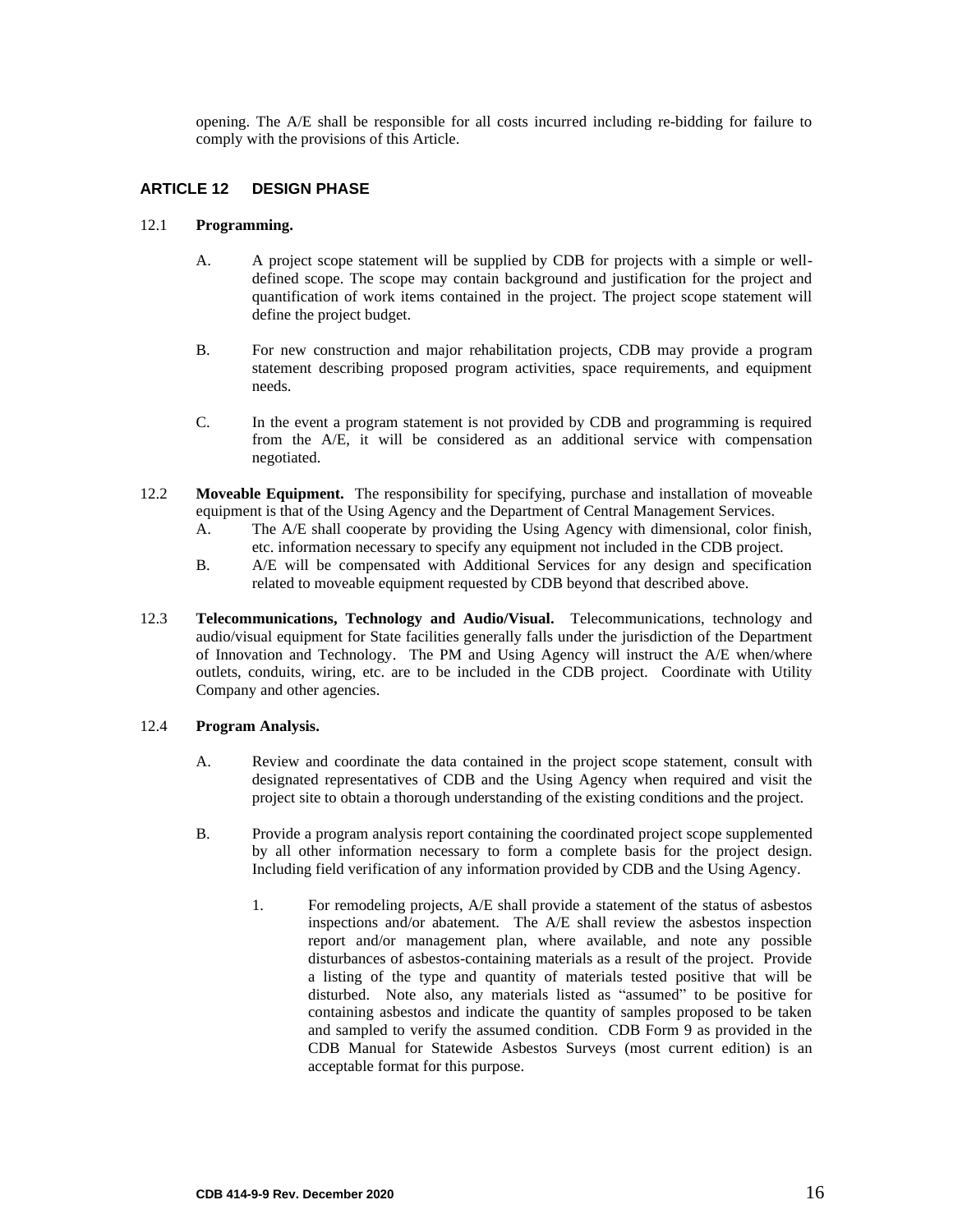- 2. Opinion of probable construction costs including asbestos abatement in scope itemization format. Include CDB CAF (3.0%), and 10% contingency budget.
- 3. Estimated duration of project construction schedule including asbestos abatement.
- C. Resolve, in consultation with CDB and the Using Agency, any discrepancies in the project scope or budget prior to proceeding to the applicable design phase as set forth in the project schedule as indicated on Appendix A of the agreement.

#### 12.5 **Schematic Design.**

- A. Based on the program analysis, A/E shall prepare up to three (3) design studies for review and consideration by CDB and the Using Agency. Design studies may include written descriptions and alternatives, drawings and other documents as appropriate.
- B. Cost estimates for each schematic design study shall be provided.
- C. Upon review and comment of the schematic design by CDB and the Using Agency, the A/E shall proceed to the applicable design level for one of the proposed designs as modified by any comment during the review.

#### 12.6 **Design Development.**

- A. Prepare design development submittal based on the program analysis and accepted schematic design if included in the agreement. Submittal shall illustrate the resolution of all building and site elements.
- B. A/E shall not proceed beyond design development phase until provided with a written statement properly endorsed by CDB and the Using Agency signifying acceptance of the proposed design. Acceptance statement shall include all agreed upon revisions to the design submitted.

## 12.7 **Bidding Documents.**

- A. Prepare bidding documents consisting of Project Manual, Bid Form(s), and Drawings based on the accepted design development submittal, including all agreed upon revisions, in a form suitable for public bidding of contracts in conformance with the Illinois Procurement Code, and CDB Rules and Regulations.
- B. Documents shall be submitted and reviewed at the stages of completion as set forth in Appendix A. Each submittal will contain, (at a minimum) the Project Manual, Drawings, detailed cost estimate and PPCB form.
- C. Additional information to be submitted to the CDB by the 100 percent bidding documents submittal includes the final code analysis/regulatory review action checklist, copies of all permits and approvals, proposed list of critical work, explanation of factors used in determining specified construction duration and executed utility agreements, as applicable.

#### 12.8 **Review Process.**

A. Submit documents for review as required by the agreement. The A/E shall provide up to ten (10) sets of review documents for CDB and Using Agency for each review. CDB shall reimburse A/E for additional review sets.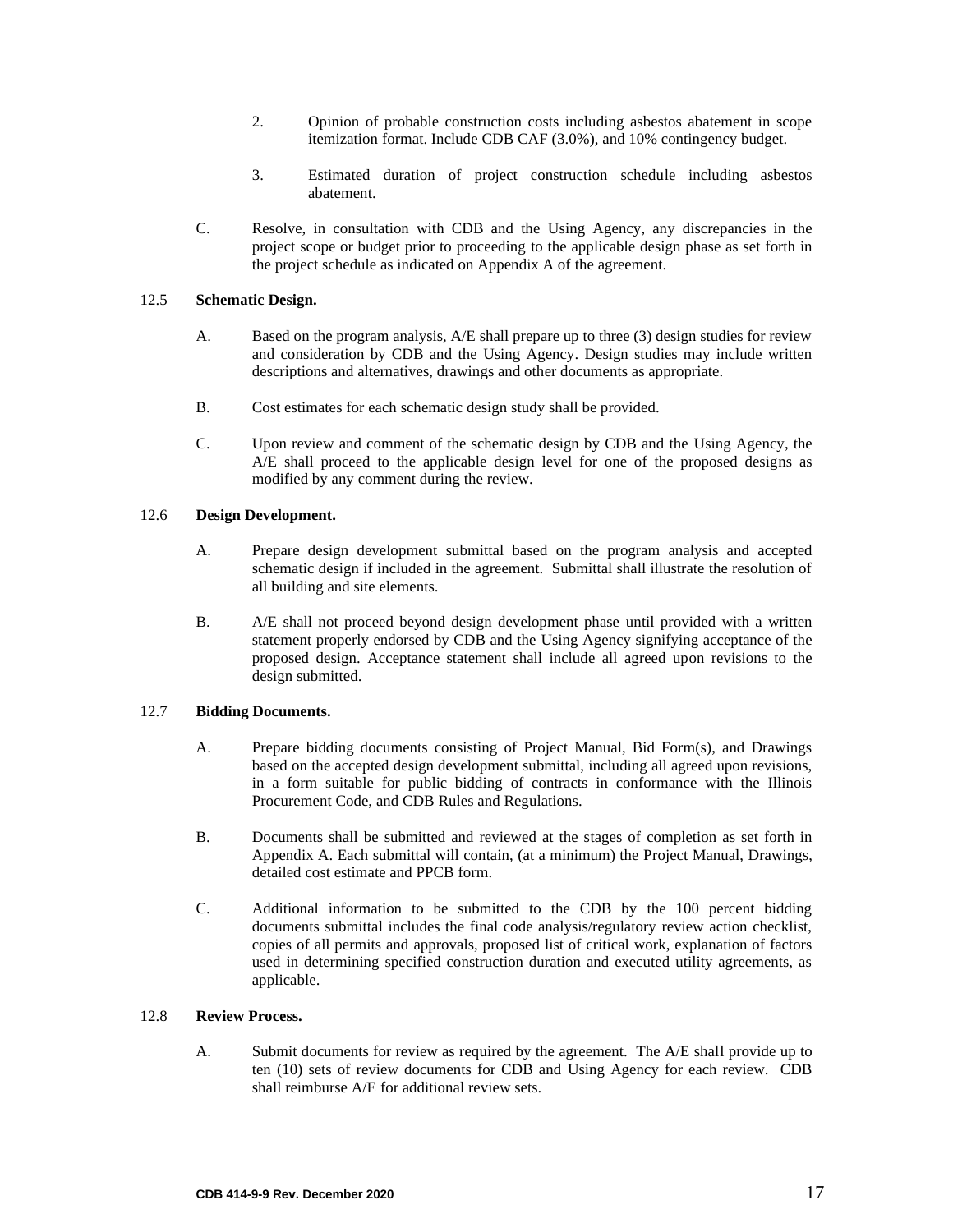<span id="page-19-0"></span>B. Following the reviews, the A/E shall respond to the PM in writing to all review comments and questions within 14 calendar days.

## **ARTICLE 13 BIDDING PHASE**

- 13.1 **General.** All bidding documents require the approval of CDB prior to the A/E printing and distributing documents to the public. Upon approval, the A/E shall sign, seal and date all drawings and the project manual with the same date. Dates shall reflect the most recent state of completion.
- 13.2 **Official Advertisement for Bids.** The Illinois Procurement Code 30 ILCS 500/1 requires that contracts shall be advertised at least fourteen (14) calendar days before the bid opening. The A/E shall provide type of contract(s) to be bid and estimate information necessary for the advertisement to the CDB PM.
- 13.3 **Document Distribution.** The reproduction and distribution of bidding documents is the responsibility of the A/E. The A/E shall maintain an accurate record of all vendor provided printing costs. "In-House" printing of bid sets is permitted when included in the agreement.
	- A. The A/E shall distribute bid documents to all interested bidders, subcontractors, suppliers, etc.
	- B. Plan holders shall make a reasonable plan deposit, (as determined by the A/E with PM concurrence), or be a member of a non-cash deposit program in accord with the advertisement for bids. The A/E shall comply with all CDB supported non-cash deposit programs. The plan deposit may be cash or company check. Plan holders that return bidding documents within forty-five (45) calendar days of the bid opening shall have their deposit returned to them. The A/E will return the deposit within 10 days of receipt of bidding documents if the plans are in good reusable condition. The contractors awarded the work shall not be required to return their bidding documents but their deposits shall be returned to them. An accurate record of all deposits shall be kept by the A/E and submitted to the PM. All deposits not returned shall be credited to the A/E printing reimbursable account and reported with the A/E's regular pay requests.
	- C. Plan holders shall not be charged handling and postage to obtain bidding documents for the number of sets included in Appendix A of the agreement. Additional sets above the number listed in Appendix A shall be a reimbursable to the agreement. Postage to return documents shall be at the plan holder expense.
	- D. The following individuals and offices shall receive the bidding documents, or portions of the bidding documents as directed by the project manager. These individuals and offices shall be listed on the plan holder lists.
		- 1. Dodge Plan Rooms. The A/E shall send one complete set of bidding documents to the F.W. Dodge Corporation Plan Room in Springfield, IL. Projects located in the northern region shall also be filed at the Chicago office. Projects located in the southern region shall also be filed at the St. Louis Area office.
		- 2. Other Plan Rooms. All participating plan rooms are listed on the CDB Website under Procurement Opportunity Information, General Bid Information.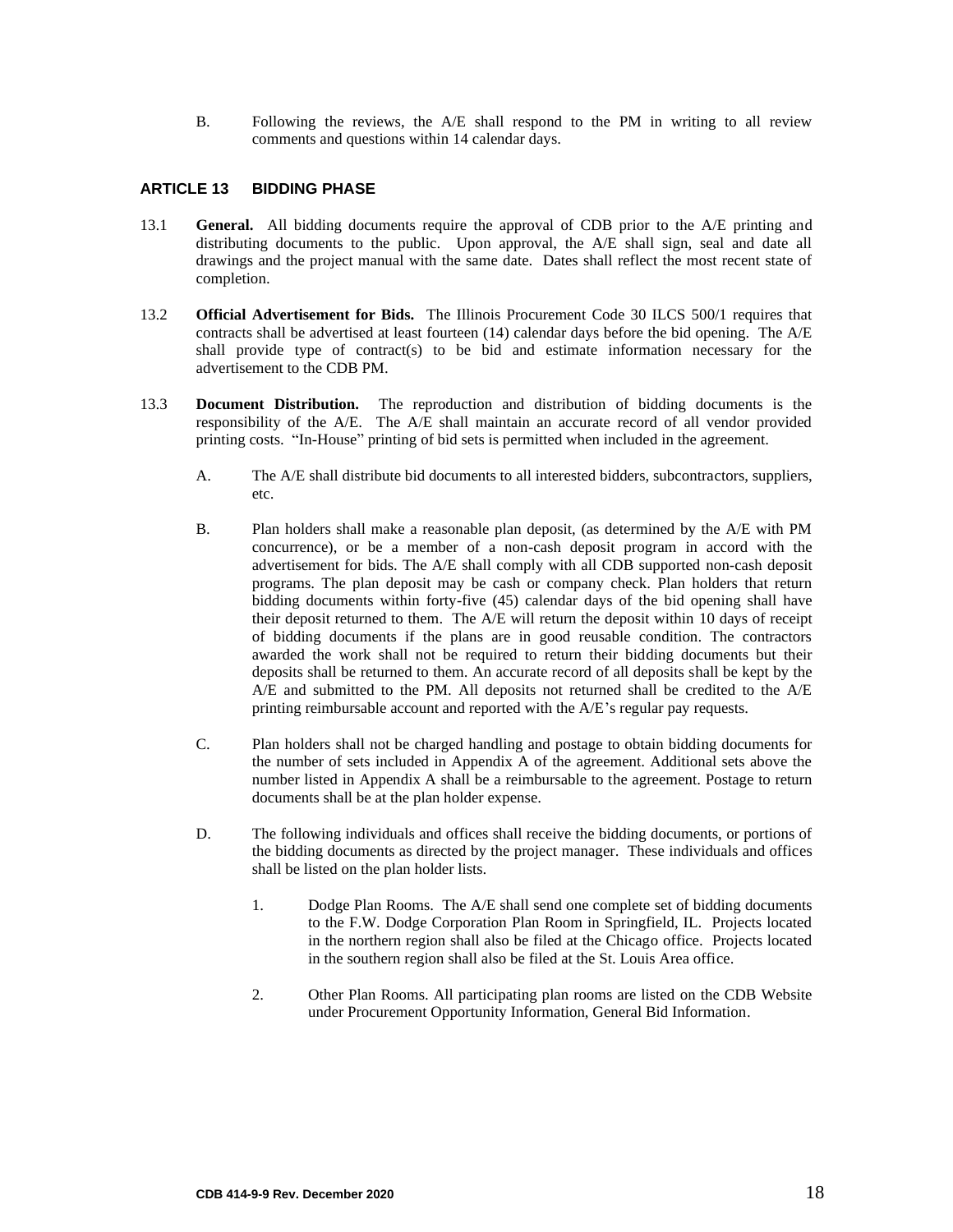- 3. CDB Offices. Bidding documents shall be distributed at the time of public distribution to various CDB personnel and sections as listed below:
	- a. PM one set of bidding documents, PPCB, plus detailed estimate.
	- b. CDB Fair Employment Practices Technician one project manual
	- c. Construction Technician one printed set of bid drawings along with one set of drawings and project manual on compact disk (CD).
	- d. CDB Contracts unit one project manual, detailed estimate and PPCB.
	- e. CDB Bid Receiving Office (other than Springfield) one project manual, and PPCB plus one detailed estimate.
- 4. Using Agency. Two sets of bidding documents.
- 13.4 **Plan Holder Lists.** Periodically, the A/E shall submit the list of plan holders, including address, telephone number, and contract(s) the plan holder intends to bid to the PM. A list of plan holders shall be submitted to the PM for verification of contractor's pre-qualification no later than seven (7) calendar days prior to the bid opening date. A/E shall submit a final list of plan holders to the PM and CDB Bid Officer on each day bids are received.
- 13.5 **Addenda.** The A/E shall prepare all required addenda.
	- A. All addenda, including all revised drawings and sections, must be approved by the PM prior to distribution. A/E shall allow sufficient time for CDB review and acceptance of each addendum.
	- B. Plan holders, CDB and the Using Agency shall receive copies of all addenda.
	- C. Pre-bid conference minutes and bid tabulations are not to be issued as addenda.
- 13.6 **Bid Openings.** The A/E shall attend all bid openings for the project unless specifically excused by the PM.
	- A. A/E shall provide bid results to all parties that require the information. CDB will provide A/E with one set of bid tabulations at the bid opening. In the event the PM excused the A/E from attending the bid opening, the PM will telefax the bid tabulations to the A/E.
	- B. For projects that have a coordinating contractor, A/E shall provide the assigned contractor bid tabulations to the coordinating contractor bidders within two (2) business days. These bid tabulations are to be issued for informational purposes only and shall not be issued as an addendum.
- 13.7 **Bid Analysis.** A/E shall provide assistance to CDB to identify the apparent successful bidder or bidders.
	- A. Review all product substitutions submitted in accordance with procedures set forth in Standard Documents for Construction and provide CDB with a written recommendation to accept or reject the proposed substitution.
	- B. Review all unit prices submitted and provide written recommendation or rejection.
	- C. Bids submitted that fail to acknowledge all addenda issued shall be reviewed. A/E will be requested to attest that, in the A/E's opinion, the addenda not acknowledged is, or is not, work related for that particular contract.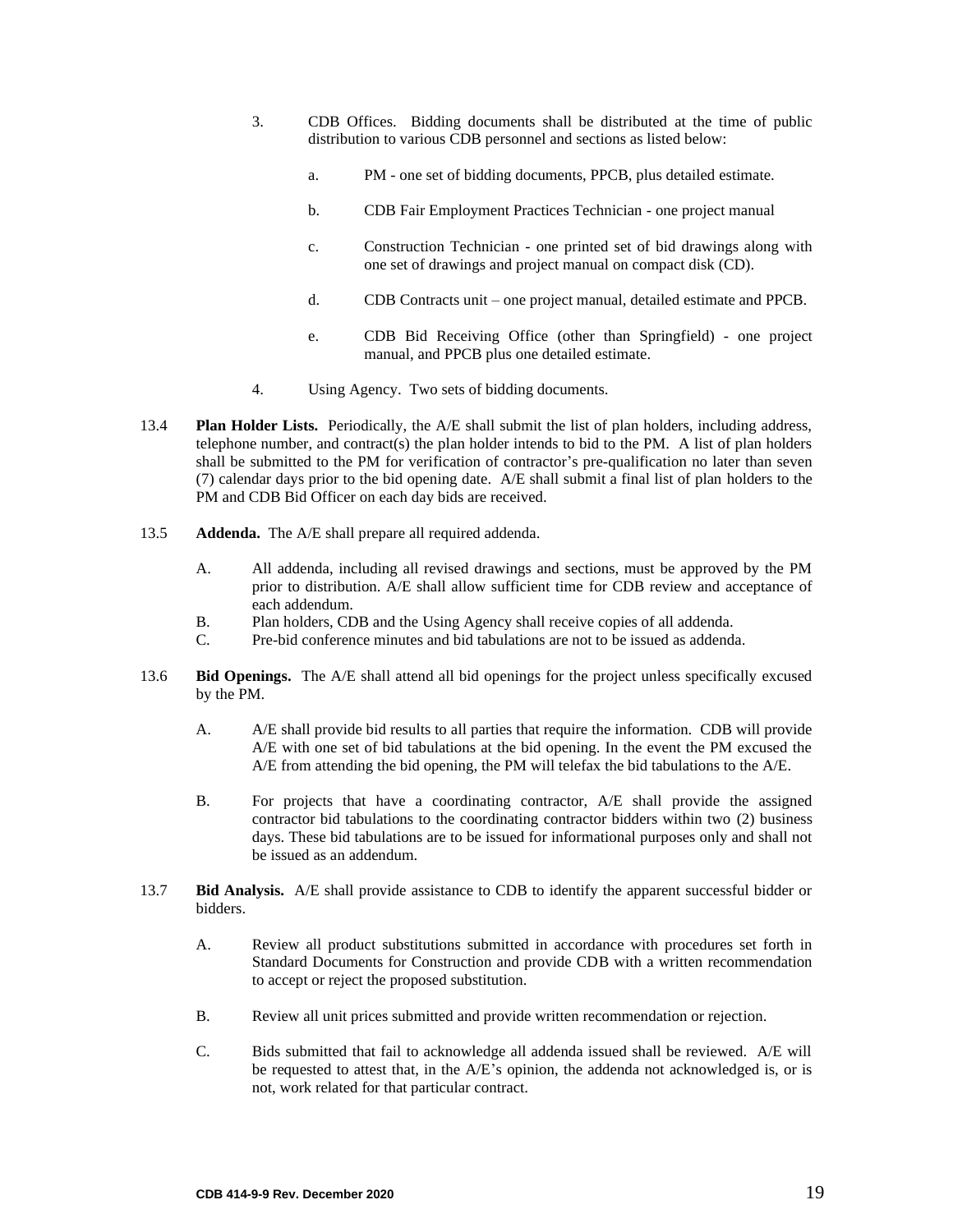- D. Bids submitted that contain additional verbiage applied by the bidder shall be reviewed. A/E will be requested to attest whether, in the A/E's opinion, the additional verbiage does or does not constitute a qualifying statement.
- E. When lowest bid received differs substantially from all other bids received, A/E shall contact the low bidder and review the bid as it pertains to the requirements of the project. Report findings to the CDB Project Manager in writing.
- F. When single bids are received, A/E shall provide the CDB Project Manager with a written explanation of all efforts used to obtain bidders and include an informed opinion addressing the suspected reason(s) a single bid was received.
- 13.8 **Contract Award.** CDB will notify the A/E and all successful bidders of our intent to award a contract by copy of the Notice of Award (NOA) letter.
- 13.9 **Presumption of Award.** A/E shall not discuss with bidders, news media, etc., any presumption of award until the award is decided by CDB.

## <span id="page-21-0"></span>**ARTICLE 14 CONSTRUCTION PHASE**

- 14.1 **General.** The A/E shall perform administrative duties during this phase of the project.
- 14.2 **CDB's Representative.** The A/E shall consult and advise CDB and act as CDB's representative as provided in the Standard Documents for Construction and herein. CDB's instructions to the contractors may be issued through the A/E who shall have authority to act on behalf of CDB to the extent provided in this document and the Standard Documents for Construction.
- 14.3 **Construction Documents.**The A/E shall issue documents stamped and dated "Issued for Construction" to the contractors. A/E shall include all addenda issued during bidding within the documents.
	- A. Each contractor will receive construction documents in quantity as determined by CDB up to a maximum of six sets. The contractor may purchase additional sets for a charge to cover reproduction and handling.

#### 14.4 **Contractor Submittals / Shop Drawings, Product Data, Samples.**

- A. A/E shall review and monitor all required submittals for timeliness and conformance with the contract documents and project schedule. A/E shall review and respond to submittals within 14 calendar days.
- B. Each submittal shall be stamped, dated, and either initialed or signed by the reviewer. The reviewer shall provide clear instruction to the contractor of any corrective action to be taken.
- C. The A/E shall only review those materials and equipment specified in the contract documents. The A/E shall not make changes in the contract requirements through the review of submittals. The contractor may not submit and gain approval of material substitutions through the shop drawing review process.
- D. If in reviewing the submittal the A/E determines that contract changes are required, notify the CDB PM and request approval of the required changes prior to returning the submittal to the contractor.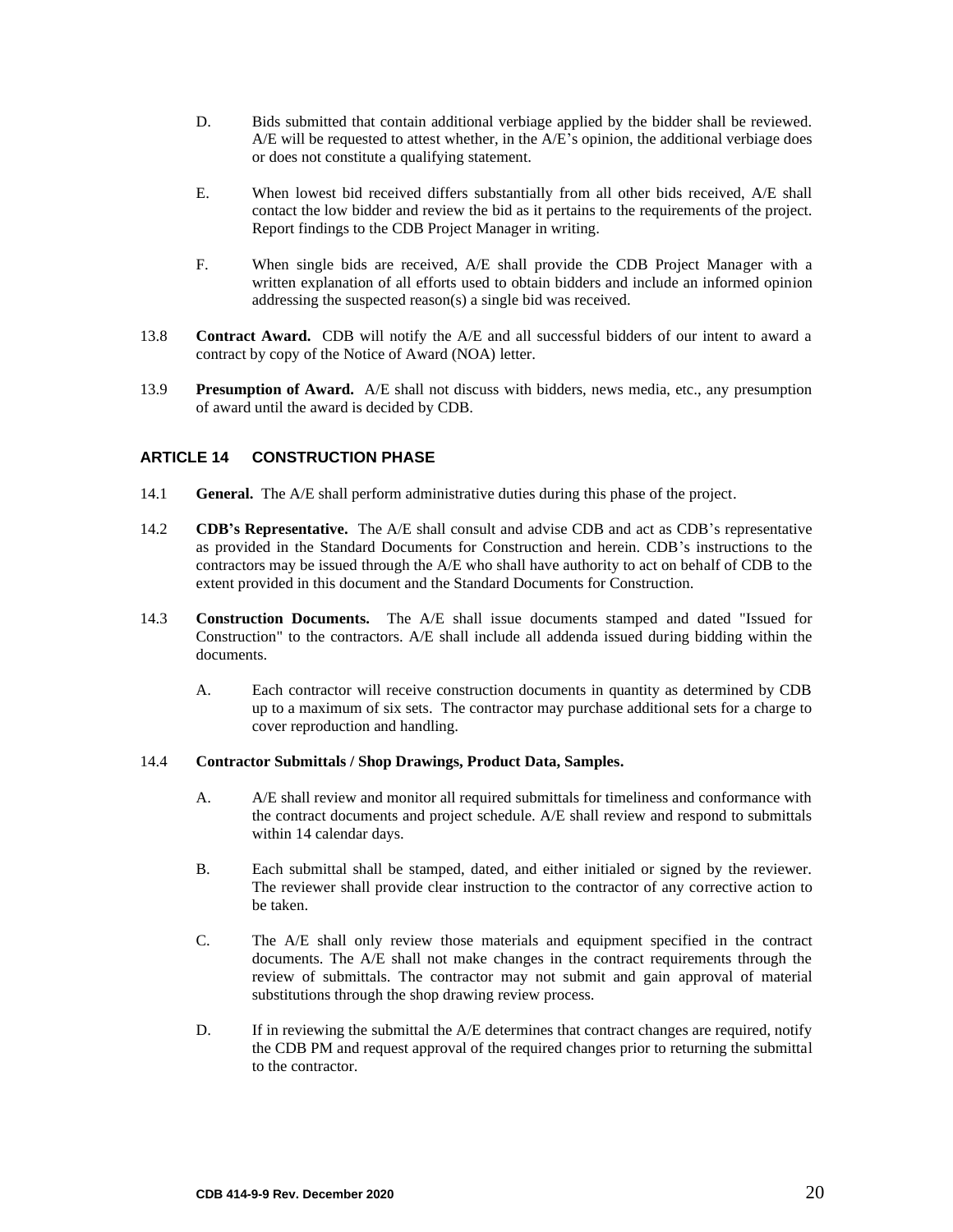- E. No activity requiring review of submittals shall be commenced without A/E approval. The A/E shall notify the contractor to cease the activity until approval is obtained. The contractor shall be liable to replace any work that is not in compliance with the subsequently reviewed submittal.
- F. The contractors are responsible for any applicable licensing with the appropriate authority in accordance with the Contractor Licenses Section of the Standard Documents for Construction. The A/E shall receive and review all applicable licenses prior to that contractor or tradesman commencing any work. Evidence of proper licenses shall be forwarded to the CDB PM. The A/E shall not knowingly allow any work to commence or accept any work installed by a non-licensed firm or tradesman where licenses are required.
- 14.5 **Contractor's Schedule of Values (CSV).** The A/E shall review the CSV form for each contractor to ensure each item of work required for the contract is indicated and all values are expressed in separate line item costs for material and labor prior to any contractor making application for payment.
	- A. The Standard Documents for Construction requires that a percentage of the work be performed by the contractor's own forces. The A/E shall reject any contractor's schedule of values that does not comply with this requirement.
	- B. The A/E and CDB must approve all changes to the CSV subsequent to the initially approved document.
- 14.6 **Construction Schedule.** The A/E shall review the schedule for conformance with the contract requirements.

#### 14.7 **Contractor Stored Materials.**

- A. The A/E shall attest to the existence of any stored materials, its protection and identification in accordance with the Contract Documents by initialing the appropriate item on the Stored Material Log, (SML).
- B. CDB will compensate the A/E for travel and review time to inspect off-site stored materials at the hourly billable rate for on-site representative up to a maximum of eight (8) hours total. A/E is not required to inspect materials stored at any location which cannot be inspected within this compensation limit. A/E shall reject contractor requests for stored material inspection and payment until such time the contractor moves the material to a location within the compensation limit.
- 14.8 **Interpretations.** When requested by CDB or a contractor, the A/E shall provide interpretation of the contract documents. A/E shall prepare and distribute supplementary drawings, specifications and instructions as necessary to communicate the interpretation. A/E shall expedite all interpretations in such a manner as to not adversely affect the project schedule or sequence of work and to avoid the potential for a claim by the contractor.

#### 14.9 **Claims and Disputes.**

- A. A/E shall record any observed occurrence or work that might result in a claim for a change in contract time or amount. Any disputes or claims shall be referred directly to the CDB PM. A/E shall enter the claim or dispute into a claims log and provide a current copy of the log to CDB at each monthly progress/pay meeting.
- B. A/E shall review each claim or dispute, including documentation of any time, money or other expenditure made in connection with it. A/E shall provide a written response,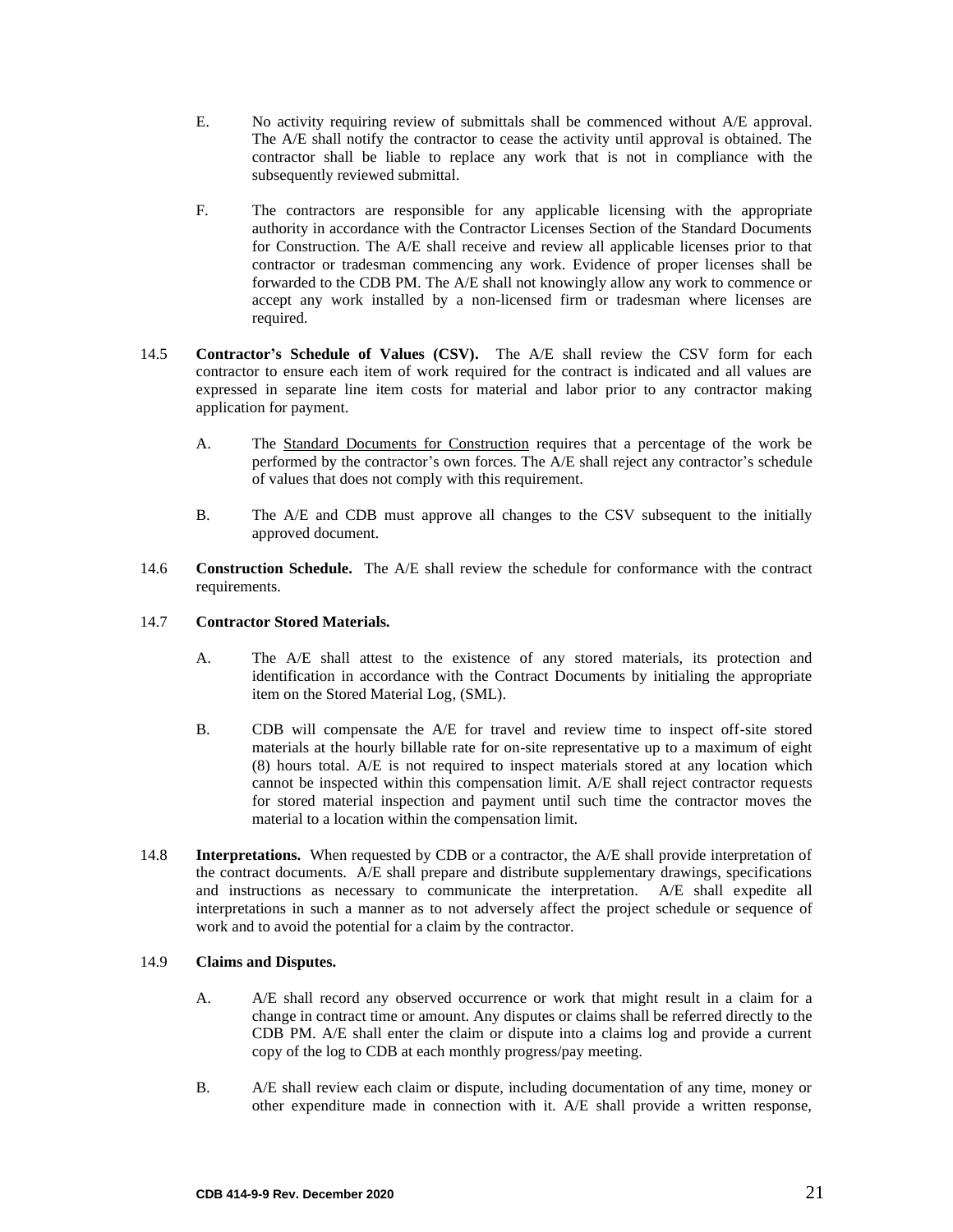interpretation and recommendation for resolution to the claimant and CDB. CDB shall make a final determination on all disputes unless removed to ADR and/or the Courts.

C. While work is in progress, A/E shall observe, measure and verify costs incurred that are related to the dispute. Immediately notify the CDB PM if additional on-site representation is required to monitor the disputed work.

#### 14.10 **Change Orders.**

- A. Only the CDB PM can authorize the A/E to prepare a Request for Proposal/Change Order (RFP/CO). The A/E shall prepare an RFP/CO for each contract affected by the proposed change.
- B. The A/E shall prepare each RFP/CO including supplemental drawings and/or specifications to fully describe the change in the work. When requested by the CDB PM, the A/E shall submit a cover letter to the change order package explaining the need for the contract change.
- C. The A/E shall review the contractor's proposal for completeness and conformance with the RFP/CO and contract documents. Where change orders require additional clarification or additional back-up, the A/E shall obtain such information from the contractors prior to forwarding the change order package to CDB.
- D. The A/E shall recommend issuance of a change order to CDB. Recommending issuance shall mean that the A/E has reviewed all quantities, prices and other data in the contractors' proposal and has found such to be reasonable and in conformance with the provisions of the Contract Documents.
- E. When applicable, the A/E shall be responsible for obtaining the signatures of the coordinating contractor and Using Agency representative prior to forwarding the change order package to CDB.
- F. When requested by CDB, the A/E and any consultants shall be required to attend Board meetings to explain any change orders presented for Board approval.
- 14.11 **Contractors' Record Drawings.** The A/E shall observe the contractors' record drawings at intervals appropriate to the construction, or not greater than every thirty (30) days. Notify CDB of any contractor's apparent failure to maintain up-to-date records in accordance with the contract documents.
- 14.12 **Periodic Site Visits.** As a basic service of this agreement, the A/E shall make periodic site visits as set forth herein and as reasonably necessary in accordance with the complexity of the contracted work and the scheduled construction activities. The A/E shall observe the construction operations and report on the progress and quality of the work being performed to determine, in general, that the work is proceeding in accordance with the approved construction schedule and that the materials, finishes and workmanship are in accordance with the contract documents.

The A/E is required to conduct periodic site visits when contractors are present on the site and installing their respective trade work. Site visits shall be made by appropriately experienced personnel with specific knowledge of the requirements of the project as designed and specified. Unless otherwise agreed, minimum site visits shall be as set forth below for each trade contract included in the project through substantial completion providing sufficient work is being performed. When minimal work is being performed, the A/E may make one all-inclusive project site visit in addition to the services provided in Article 14.12 B.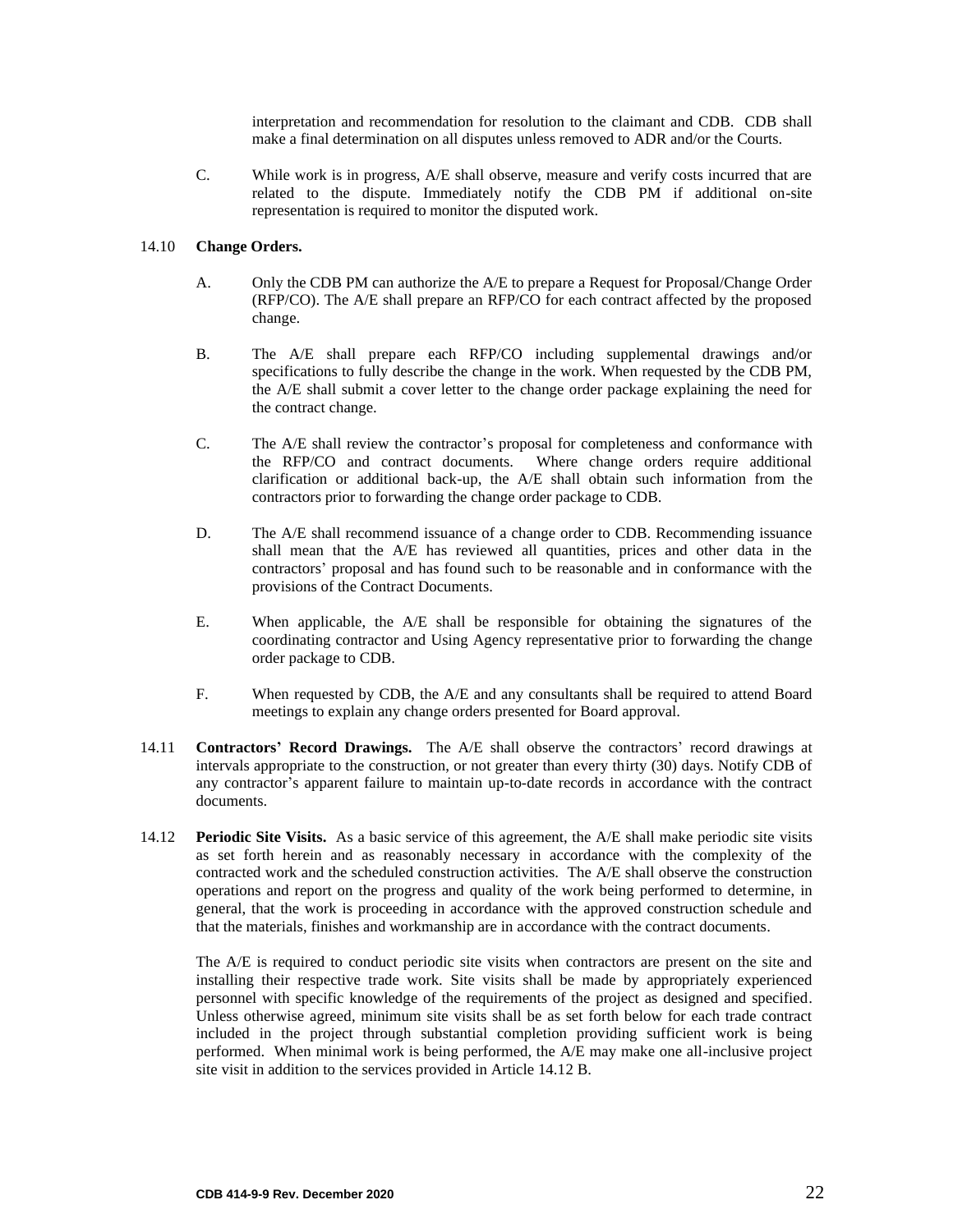| Fee          | <b>Combined</b><br><b>General</b> | <b>Combined</b><br><b>MEP</b> |
|--------------|-----------------------------------|-------------------------------|
| Group        | Work                              | Work                          |
| $1$ (R or N) | 2 visits/month                    | 4 visits/month                |
| 2(RorN)      | 2 visits/month                    | 2/visits/month                |
| 3(RorN)      | 1 visit/month                     | 1/visit/month                 |

- A. Combined General Work shall include demolition, civil and structural work. Combined MEP Work shall include mechanical, electrical, and plumbing systems work including, derivative specialty systems such as temperature control, building automation, fire alarm etc.
- B. Payment and Pay/Progress meetings are a basic service and are not compensable as a reimbursement expense, but are permissible in fulfilling the requirements of Article 14.12 providing:
	- 1. Contractors are present on site and installing their respective trade work.
	- 2. Observation is provided by appropriately experienced personnel with specific knowledge of the requirements of the project.
	- 3. Observation reports are filed in accordance with Article 14.14.
- C. CDB shall be notified immediately if, in the A/E's opinion, the materials, finishes and/or workmanship does not conform to the contract documents, requires special inspection or testing (beyond the specified requirements), or has been disapproved or rejected by the A/E.
- D. The A/E and the contractor shall be liable for the replacement and/or any damages incurred as a result of knowingly permitting non-specified material, or otherwise nonconforming work to be incorporated into the project.

## 14.13 **On-Site Representative.**

- A. When included in the agreement as a reimbursable service expense, the A/E may provide one or more representatives on-site to facilitate the progress of the project and report on special conditions and critical installations as delineated herein. The duties of the on-site representative are exclusive of Article 14.12 and are limited to:
	- 1. Observe installation of critical systems or components as set forth in Article 15.
	- 2. Observe and verify installed quantities of material specified in the project as an allowance.
	- 3. Observe specified field tests and CDB approved special testing recommended by A/E as a result of observations provided in Article 14.13.
	- 4. When specifically requested by CDB, or by a contractor with CDB concurrence, provide field clarification of document interpretations issued in accordance with Article 14.8.
	- 5. Observe, measure and verify costs incurred by contractors related to any disputes or claims.
	- 6. Prior to commencing the construction phase, A/E shall submit the name, resume', and DWE for each proposed on-site representative to the CDB PM for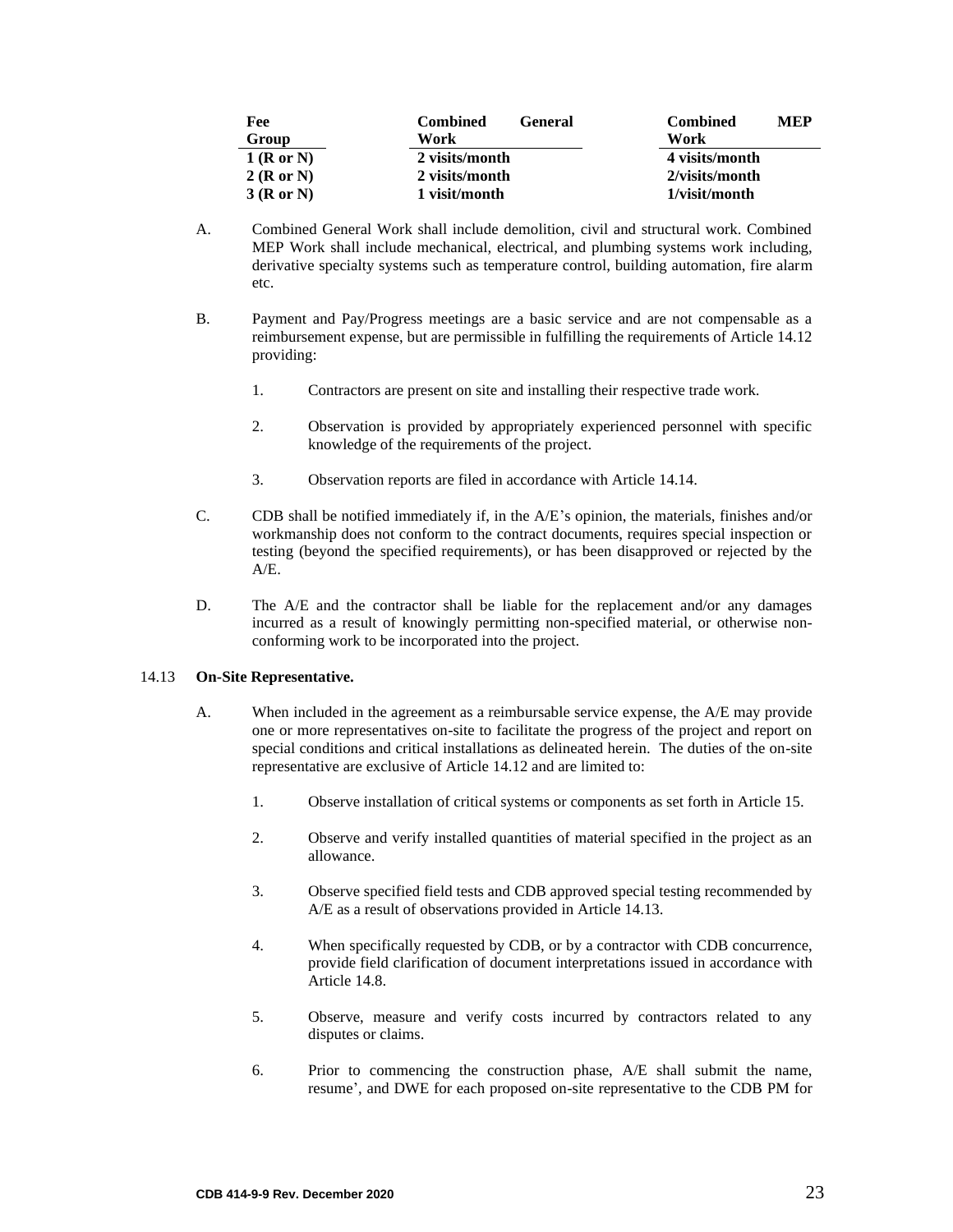approval. CDB shall provide written acceptance or rejection of each person proposed.

#### 14.14 **Observation Reports.**

- A. A written report shall be submitted to the CDB PM for each site visit made under basic services and each on-site representative's visit. Each report shall be clearly identified as being provided as either a periodic site visit (14.12), or as an on-site representative site visit (14.13). Reports shall be submitted in a timely manner as the construction activity dictates. In no case shall submission interval exceed seven (7) days from the date of the site visit. CDB shall not provide any reimbursement for on-site representative visits without an observation report.
- B. CDB may withhold a portion of the construction phase fee if the A/E fails to provide observation reports as set forth herein.
- <span id="page-25-0"></span>C. When directed by the CDB PM, the A/E shall provide copies of reports to the coordinating contractor, assigned contractors and Using Agency representatives.

## **ARTICLE 15 COMMISSIONING**

- 15.1 A/E shall specify all tests required for all systems, equipment and devices to be tested. Specify testing procedures as appropriate. A/E shall witness tests, review and evaluate test reports and notify CDB promptly of any deficiencies. A copy of all test results shall be provided to CDB and the Using Agency.
- 15.2 A/E shall advise the CDB PM and Using Agency regarding on-site representation for observing specific work critical to the success of the project. A/E shall compile a list of work they have determined to be critical and submit it for CDB and Using Agency review at the 100% completion stage of design. The submittal shall include justification of the need for on-site representation, the A/E staff responsible for observing the work and an estimate of the duration/frequency of the observation with the resulting cost and overall impact on the on-site representation budget as indicated in Appendix A.
- 15.3 CDB, A/E and Using Agency will reach consensus regarding the submitted critical work list and advise the awarded contractors of the list at the Pre-Construction Meeting so that the A/E can be sufficiently notified and make arrangements for on-site representation.
- 15.4 A/E shall attest that each contractor, as required by the contract documents, perform a thorough and systematic performance test and start-up of their respective work. Each general, mechanical, electrical and fire suppression element and the total system shall be tested in the presence of the A/E, all appropriate consultants, and the Using Agency prior to substantial completion of the project. When requested, and if not previously provided in the contract documents, the A/E shall provide the contractor with all design criteria and system design/operation concepts to facilitate performance testing and start-up.
- 15.5 The A/E shall provide a report to CDB and the Using Agency that they have observed the performance testing and start-up process, and that each contractor has demonstrated that all systems comply with the requirements of the contract documents. The report shall include any changes and/or reconfiguration which may have occurred during the performance testing and startup process.
- 15.6 The A/E shall attest that each contractor required by the contract documents provide the specified training of the Using Agency's designated personnel prior to substantial completion. The A/E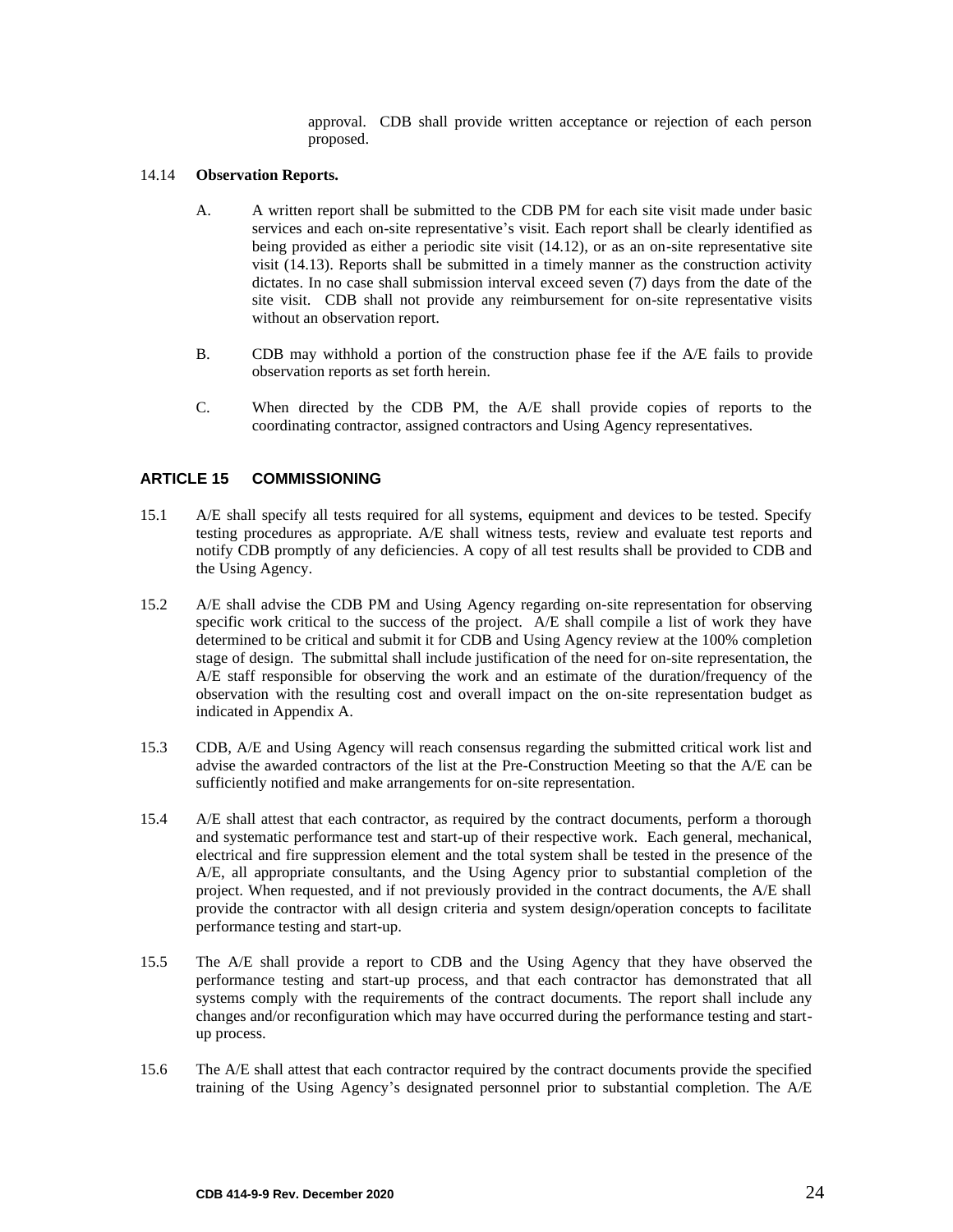<span id="page-26-0"></span>shall attend the training sessions to observe and provide any input into the operation and maintenance of the systems as designed.

## **ARTICLE 16 PROJECT CLOSEOUT PHASE**

- 16.1 **General.** The A/E shall be responsible for certifying the completion of all contracts.
- 16.2 **Notification and Preliminary Inspection.** The contractor shall provide written notification to the A/E that the work, or a designated portion thereof, is substantially complete. This notification shall include a list of any incomplete items. The A/E shall then make a preliminary inspection of the work and preliminary punch list. If A/E is in agreement with the contractor, notify the CDB PM that a substantial completion inspection meeting is warranted.

The A/E shall prepare the certificate of substantial completion with the completed punch list and forward the package to the coordinating contractor and each assigned contractor.

- 16.3 **Guarantees, Warranties and Bonds.** At substantial completion, the A/E shall obtain from the contractors and assemble all guarantees, warranties, maintenance data and bonds. Check for coverage, start date and duration in accordance with the contract documents before forwarding to the Using Agency. The A/E shall obtain and deliver to the CDB PM a signed receipt for all materials turned-over to the Using Agency.
	- A. The A/E shall obtain from each contractor a final list of all suppliers and subcontractors with complete names, addresses and telephone numbers of persons to be contacted for service and/or replacement of materials and equipment.
- 16.4 **Materials and Equipment.** The A/E shall confirm that all extra materials and equipment specified in the contract documents which are the property of CDB are properly identified, delivered and stored as specified. A/E shall obtain and transmit signed receipts of such deliveries by the contractor to the authorized agency or the Using Agency accepting the delivery. Proper identification shall include the CDB project number, project specification number, description of the item and its purpose for use, name, address and phone number of the contractor that provided the item.
- 16.5 **Notification and Final Inspection.** Upon contractor notification, the A/E shall make an inspection of the completed work. If the A/E is in agreement with the contractor that all of its work is complete, the A/E shall notify the CDB PM that a final acceptance meeting is warranted.
	- A. When the work is confirmed as finally accepted by the A/E and CDB, the A/E shall prepare and issue a Certificate of Final Acceptance to each contractor.
	- B. The A/E shall expedite the closeout and final payment for each contractor as they complete their contractual obligations.
- 16.6 **Contractor Final Payment.** A/E shall process and certify final payment including retention only after all items of the contract are completed. A/E shall ensure that the final pay request package is complete in accord with the contract prior to forwarding to CDB.
	- A. A/E shall obtain from the contractor all releases, waivers of lien, and the contractor's final declaration form (CDB Form CFD).
	- B. A/E shall reconcile all waivers and provide a statement of final accounting to CDB when the final waivers are not for the full amount of the subcontract.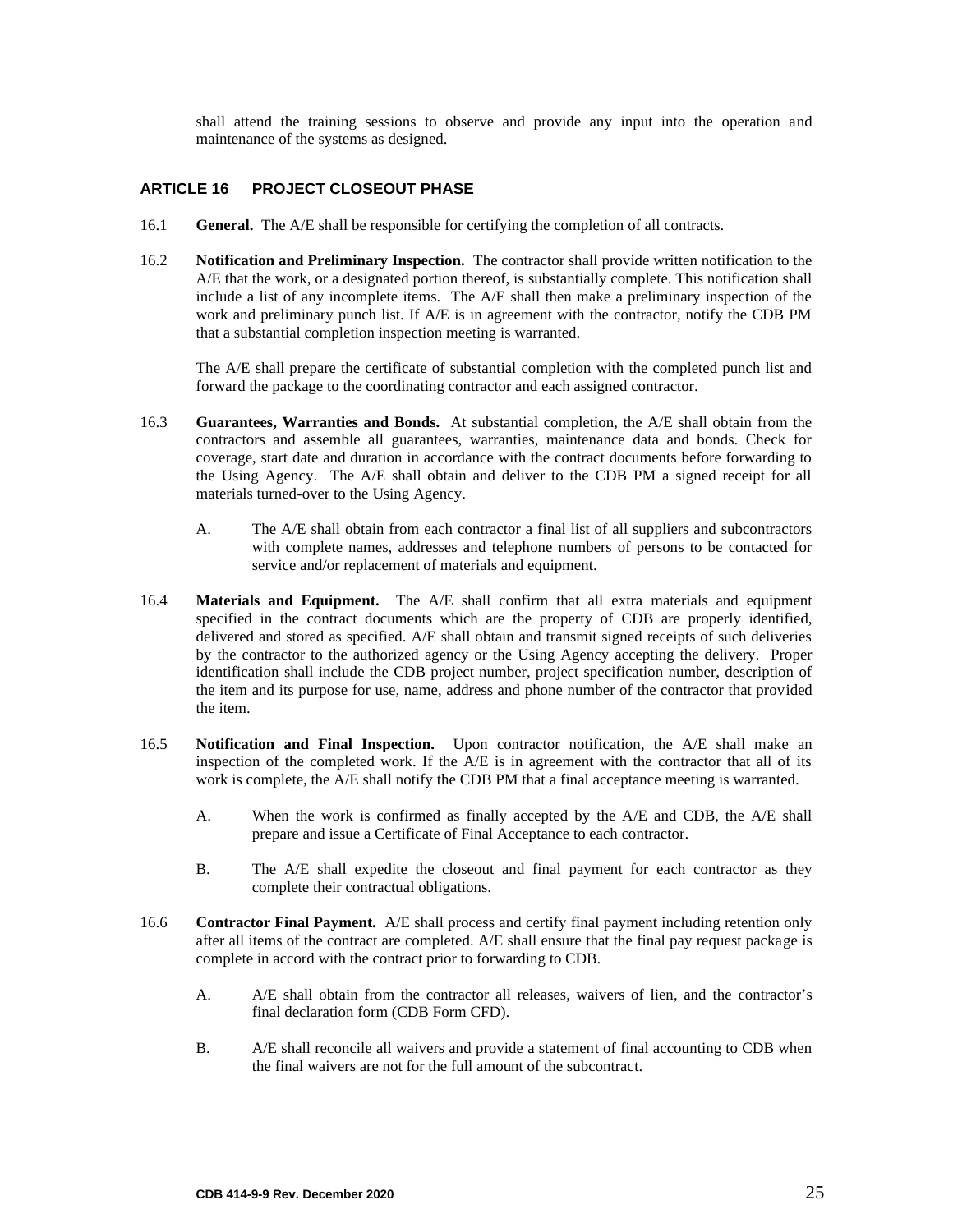- C. The A/E shall complete a Contractor's Performance Evaluation (CPE) and forward this along with the contractor's final pay request to CDB.
- D. The A/E shall acknowledge receipt of the contractor's record drawings on the contractor's final closeout package (CFCP) form. This form shall be used as a checklist of the required documentation for closeout and it shall be transmitted with the contractor's final pay request to the CDB PM.
- 16.7 **Nine Month Inspection.** CDB will notify the A/E, who shall make arrangements with the Using Agency for an inspection of the contracted work nine months after substantial completion of the project. The A/E shall provide a written report of the inspection to CDB and the Using Agency within seven (7) calendar days. CDB shall notify affected contractor of any corrective action noted in the report.

#### 16.8 **A/E Closeout.**

- A. Prior to CDB processing A/E's final payment, A/E shall submit to CDB two sets of revised contract documents labeled "Record Construction Drawings," which show all changes reported by the contractor(s), and all changes made by change orders, addenda, and clarifications made by the A/E during construction. Documents shall be submitted in electronic format. One blackline paper copy may also be submitted for use by the Using Agency's on-site personnel. Verify requirement with the CDB PM.
	- 1. A/E shall provide a statement on the cover sheet certifying the following: "With this seal, we do hereby certify that no asbestos-containing materials were specified or approved for the construction identified within these documents."
	- 2. For asbestos abatement projects and other projects that included asbestos abatement, the A/E shall complete an Asbestos Abatement Project Summary Report and forward it to the CDB PM. The report format can be found in the Appendix 5 of the Design and Construction Manual – "Project Manual Workbook for Asbestos, Lead, UST and PCB".
- B. A/E final payment is dependent upon final resolution of any fee adjustments required of CDB and/or required by the agreement.
- <span id="page-27-0"></span>C. A/E shall submit final payment under letterhead cover addressed to the CDB PM. Cover letter shall indicate that A/E takes no exception to CDB de-obligating un-used reimbursement funds without written modification duly executed by the contracting parties to the value indicated on line 11.K. (Do not pay line) of the Invoice-Voucher Form. A/E shall indicate specific amounts waived in line items B. (Additional Services), E. (On-Site Representative Compensation), and F. (Reimbursable Expenses) as applicable.

## **ARTICLE 17 CDB DESIGN DISCLOSURES AND CERTIFICATIONS**

**LEGAL ABILITY TO CONTRACT:** A/E certifies it is under no legal prohibition on contracting with the State of Illinois, has no known conflicts of interest and further specifically certifies that:

- 17.1 **IDFPR Filing.** The A/E certifies the firm has complied with the necessary filing requirements of the Illinois Department of Financial and Professional Regulation, both individually and as a corporation or partnership.
- 17.2 **SOS Filing.** The A/E certifies the firm to be in good standing with the Illinois Secretary of State.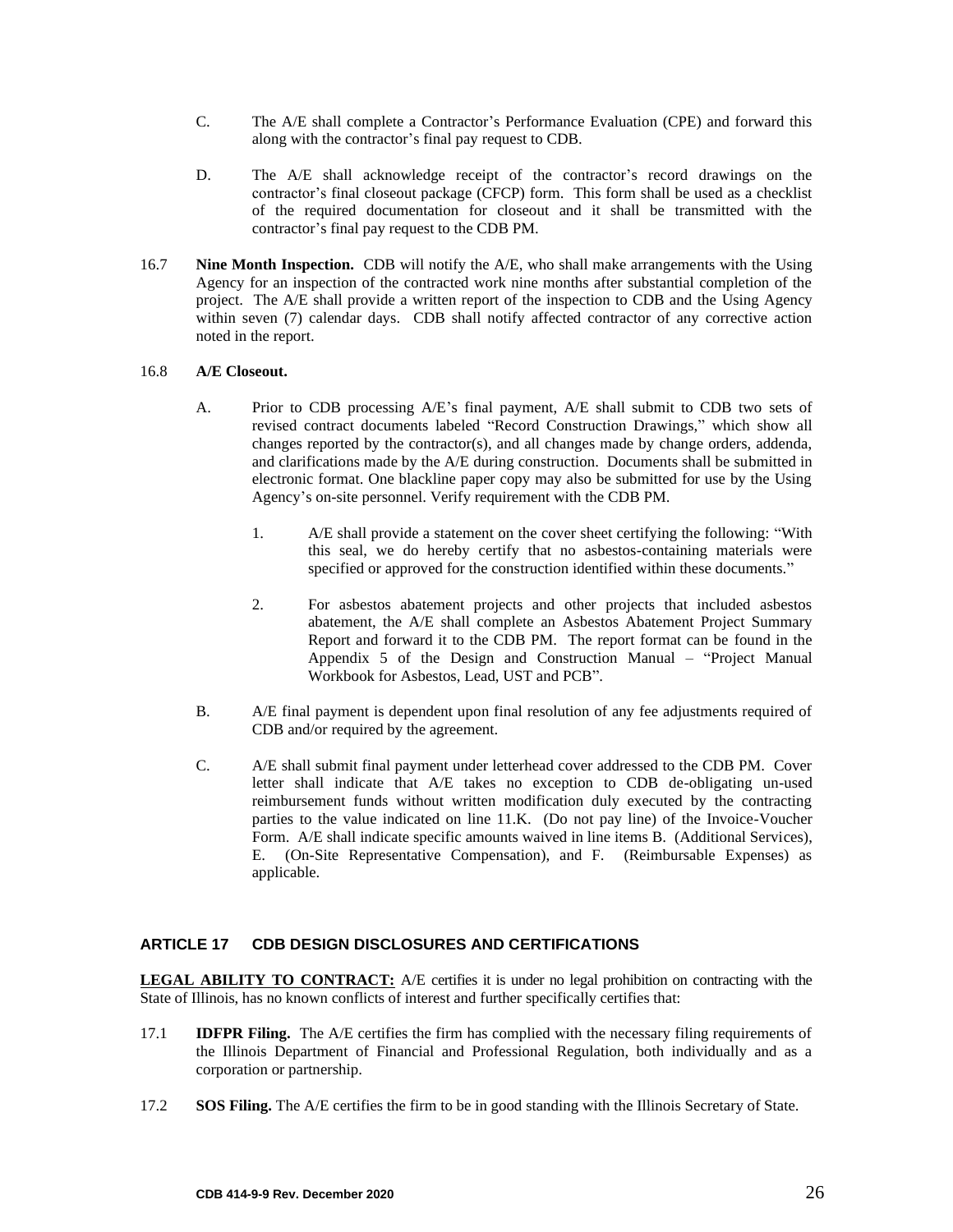- 17.3 **Conformance with QBS Act.** The parties to this Agreement hereby certify that this Agreement is made in conformance with the Architectural, Engineering and Land Surveying Qualifications Based Selection Act (30 ILCS 535/1 et seq.) and further agree that additional selections relevant to this Agreement and subject to that Act shall also be in compliance.
- 17.4 **Solicitation of State Employees.** The A/E and consultant(s) shall notify CDB's Ethics Officer if it solicits or intends to solicit for employment any of CDB's employees during any part of the procurement process or during the term of the contract.
- 17.5 **A/E Disclosure.** The A/E shall provide CDB copies the A/E's completed and signed CDB Certifications, and the A/E's completed and signed CDB Disclosure Forms when submitting the signed contract. The Disclosures and Certification forms shall be submitted to CDB electronically as separate PDF documents.
- 17.6 **Consultant Disclosure.** The A/E shall submit on the attached Appendix B the names and CDB issued identification (ID) numbers (prequalification ID number or registration ID number) of all consultants. For all first tier consultants with a subcontract value greater than \$50,000 to be utilized by the A/E in the performance of this contract and any lower tier consultant with a subcontract value greater than \$50,000 and where the A/E retains the right to approve and/or make payments for work, the A/E shall provide CDB copies of the consultants' completed and signed CDB Certifications, and the consultants' completed and signed CDB Disclosure Forms within twenty (20) days of execution of this contract or of the subcontract, whichever is later. Each of the two documents shall be submitted to CDB electronically as separate PDF documents. The subcontract shall include reference for compliance with Illinois Procurement Code 30 ILCS 500/20-120. The A/E shall promptly notify CDB in writing of any additional or substitute consultants meeting the above criteria hired during the term of this contract (names, addresses, expected contract amount and CDB ID nos.). No work can be performed by these subcontractors until the Certifications and Disclosure documents have been reviewed and approved by the State Purchasing Officer.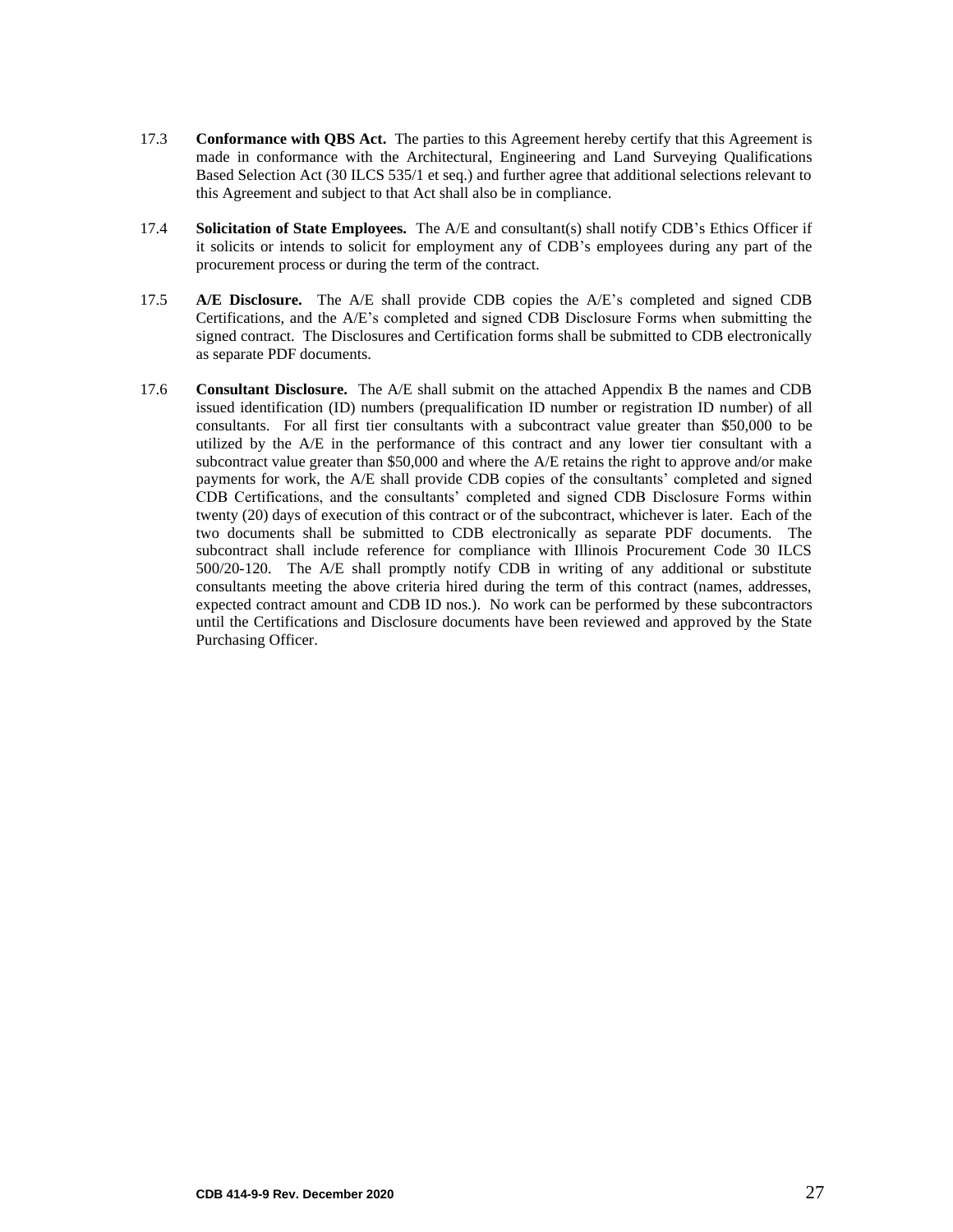- 17.7 **Endorsements**. This Agreement may be executed in any number of counterparts, each of which may be deemed an original. The following documents and attachments are included in this Agreement:
	- A. Documents:
		- 1. Design and Construction Manual dated March 2009
		- 2. Supplement to DCM dated November 2020
		- 3. Standard Documents for Construction dated March 2009
		- 4. Supplement to SDC and SDC-CM dated November 2020

#### B. Attachments:

- 1. Appendix A Compensation Rates & Schedule
- 2. Appendix B Consultants
- 3. Appendix C Standard Certifications
- 4. Appendix D Standard Disclosures
- 5. Project Scope/Program Statement

This Agreement, together with the above attachments, constitutes the entire Agreement between the two parties superseding all previous understandings and agreements with respect to this project. Except as provided herein, this Agreement may be amended only by a written instrument signed by both parties.

In Witness Whereof, this Agreement has been duly made by the parties on the date last signed below.

| Firm Name:       |       | Using Agency:                          |  |
|------------------|-------|----------------------------------------|--|
| By:              |       | BY:                                    |  |
| Printed<br>Name: |       | Using Agency Authorized Representative |  |
|                  |       | Printed                                |  |
| Title:           | Date: | Name                                   |  |
| ATTEST:          |       | Capital Development Board:             |  |
|                  |       | BY:                                    |  |
|                  |       | <b>Executive Director</b><br>Date      |  |
|                  |       | Printed                                |  |
|                  |       | Name<br><b>JimUnderwood</b>            |  |
|                  |       | Project Number:                        |  |
|                  |       | <b>Contract Number:</b>                |  |